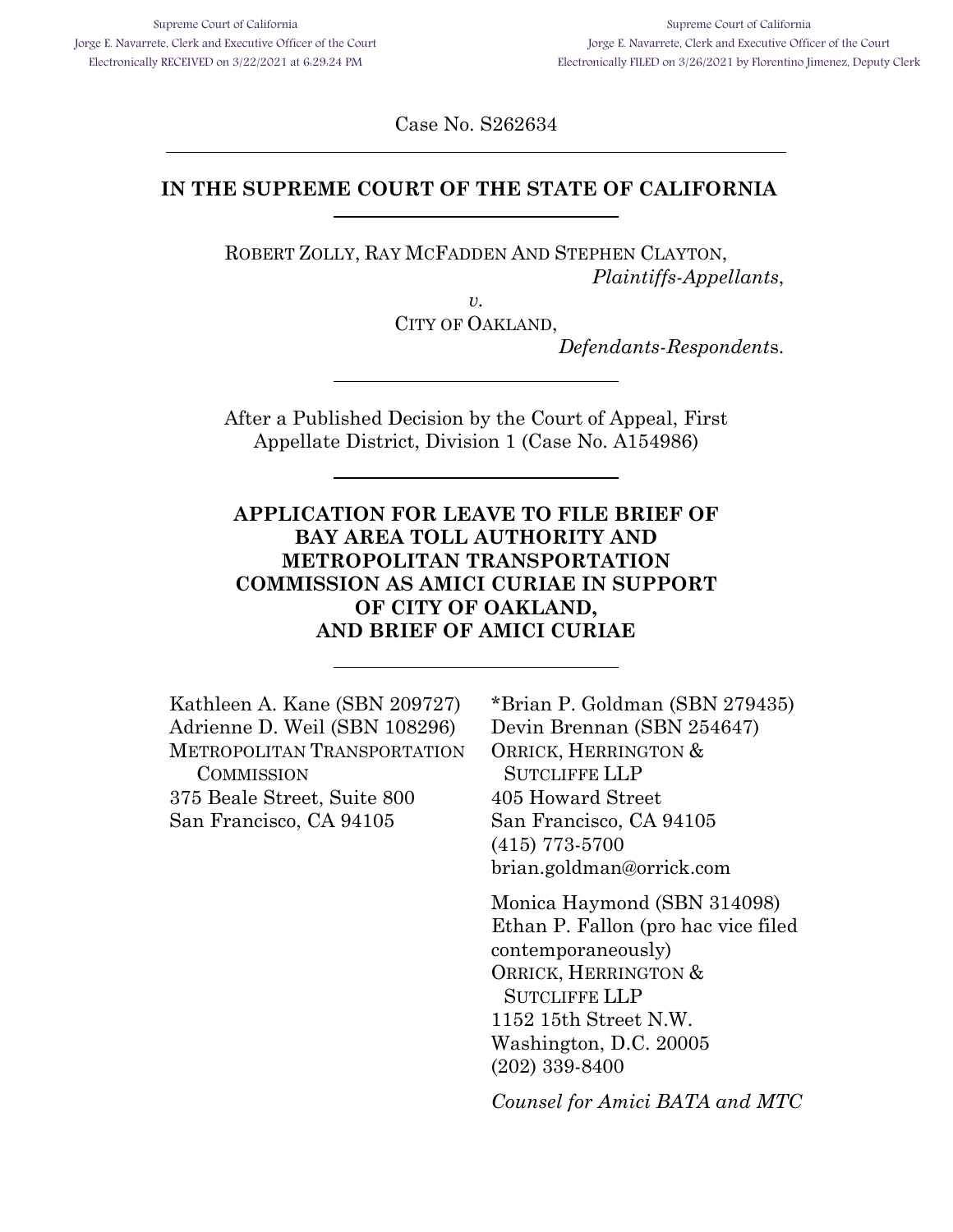# <span id="page-1-0"></span>**CERTIFICATE OF INTERESTED ENTITIES OR PERSONS**

There are no interested entities or persons that must be listed in this certificate under rule 8.208.

> */s/Brian P. Goldman* Brian P. Goldman *Counsel for Amici Bay Area Toll Authority and Metropolitan Transportation Commission*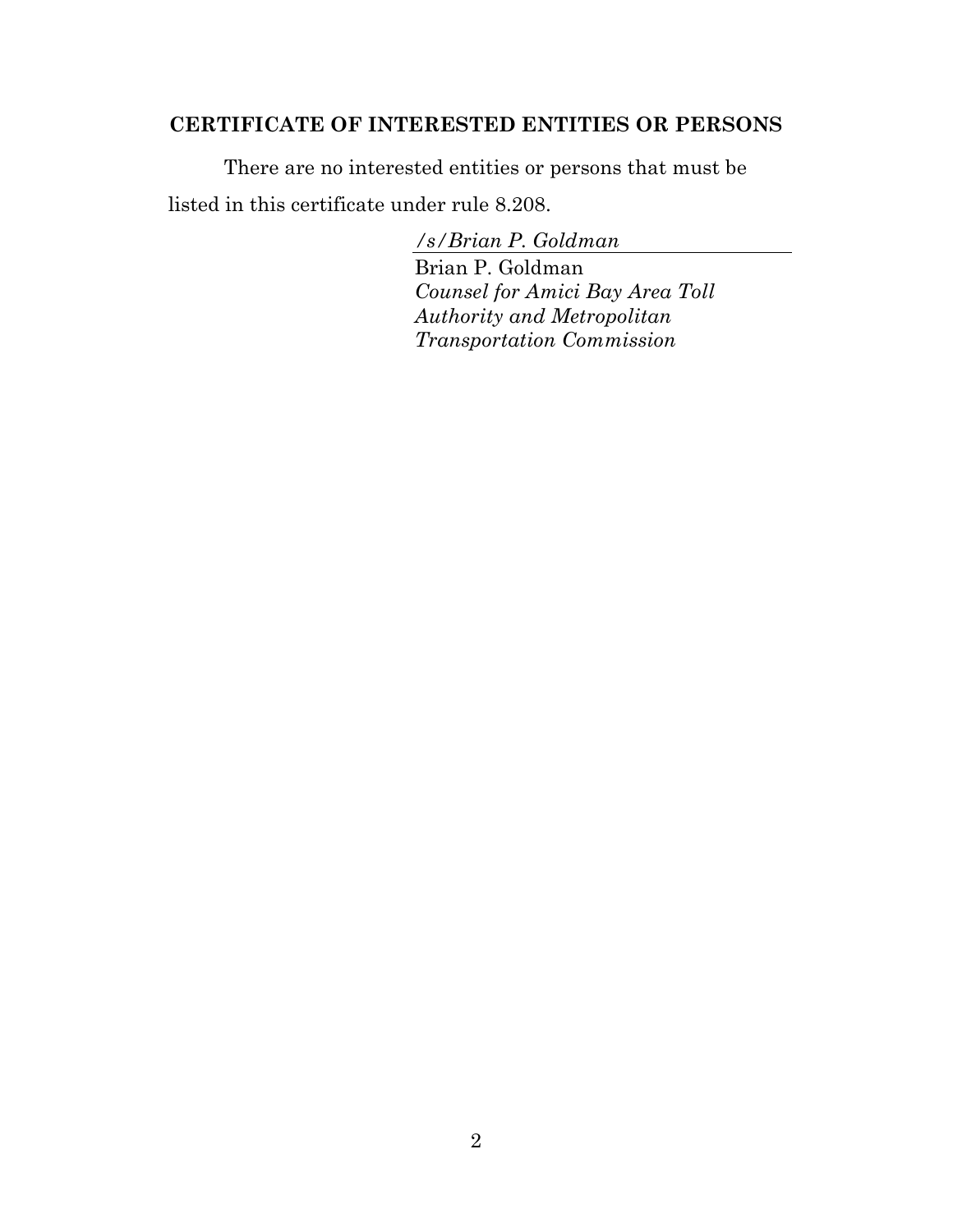# **TABLE OF CONTENTS**

**Page** 

|    |                |                                                                                                                                                                         | rage |
|----|----------------|-------------------------------------------------------------------------------------------------------------------------------------------------------------------------|------|
|    |                | CERTIFICATE OF INTERESTED ENTITIES OR                                                                                                                                   |      |
|    |                |                                                                                                                                                                         |      |
|    |                |                                                                                                                                                                         |      |
|    |                | APPLICATION FOR LEAVE TO FILE BRIEF OF AMICI                                                                                                                            |      |
|    |                | BRIEF OF BAY AREA TOLL AUTHORITY AND                                                                                                                                    |      |
|    |                | METROPOLITAN TRANSPORTATION                                                                                                                                             |      |
|    |                | <b>COMMISSION AS AMICI CURIAE IN SUPPORT</b>                                                                                                                            |      |
|    |                |                                                                                                                                                                         |      |
|    | A.             |                                                                                                                                                                         |      |
|    | <b>B.</b>      | Senate Bill No. 595 and Regional                                                                                                                                        |      |
|    | C.             | Howard Jarvis Taxpayers Association v.                                                                                                                                  |      |
|    |                |                                                                                                                                                                         |      |
| I. |                | Charges For Entering Or Using State Or Local<br>Government Property Are Categorically Not                                                                               |      |
|    | $\mathbf{A}$ . | Proposition 26's government-property<br>exception imposes no "reasonable costs"                                                                                         |      |
|    | В.             | The burden-of-proof provision does not<br>create a "reasonable costs" requirement.  21                                                                                  |      |
|    | C.             | The phrase "imposed for" similarly does<br>not create a reasonable costs                                                                                                |      |
|    | D.             | The history of Proposition 26 shows that<br>California voters intended to apply a<br>"reasonable costs" requirement only to<br>those exceptions that explicitly include |      |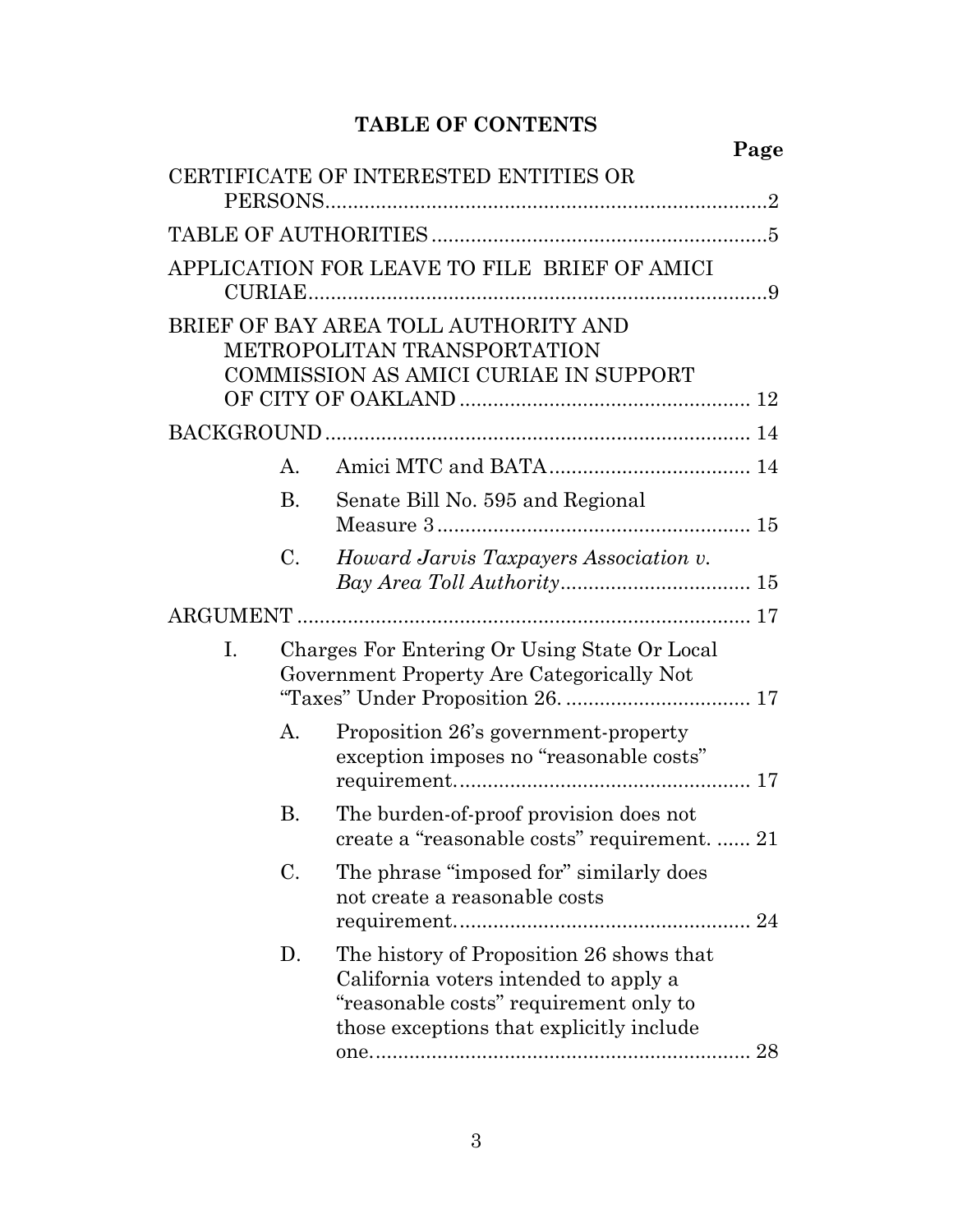|    | E. <i>Jacks</i> does not bear on the interpretation |  |
|----|-----------------------------------------------------|--|
| П. | Adding A "Reasonable Costs" Requirement To          |  |
|    | The Government-Property Exception Would             |  |
|    | Place Onerous Burdens On State And Local            |  |
|    | Government Decisions Regarding Their Own            |  |
|    |                                                     |  |
|    |                                                     |  |
|    |                                                     |  |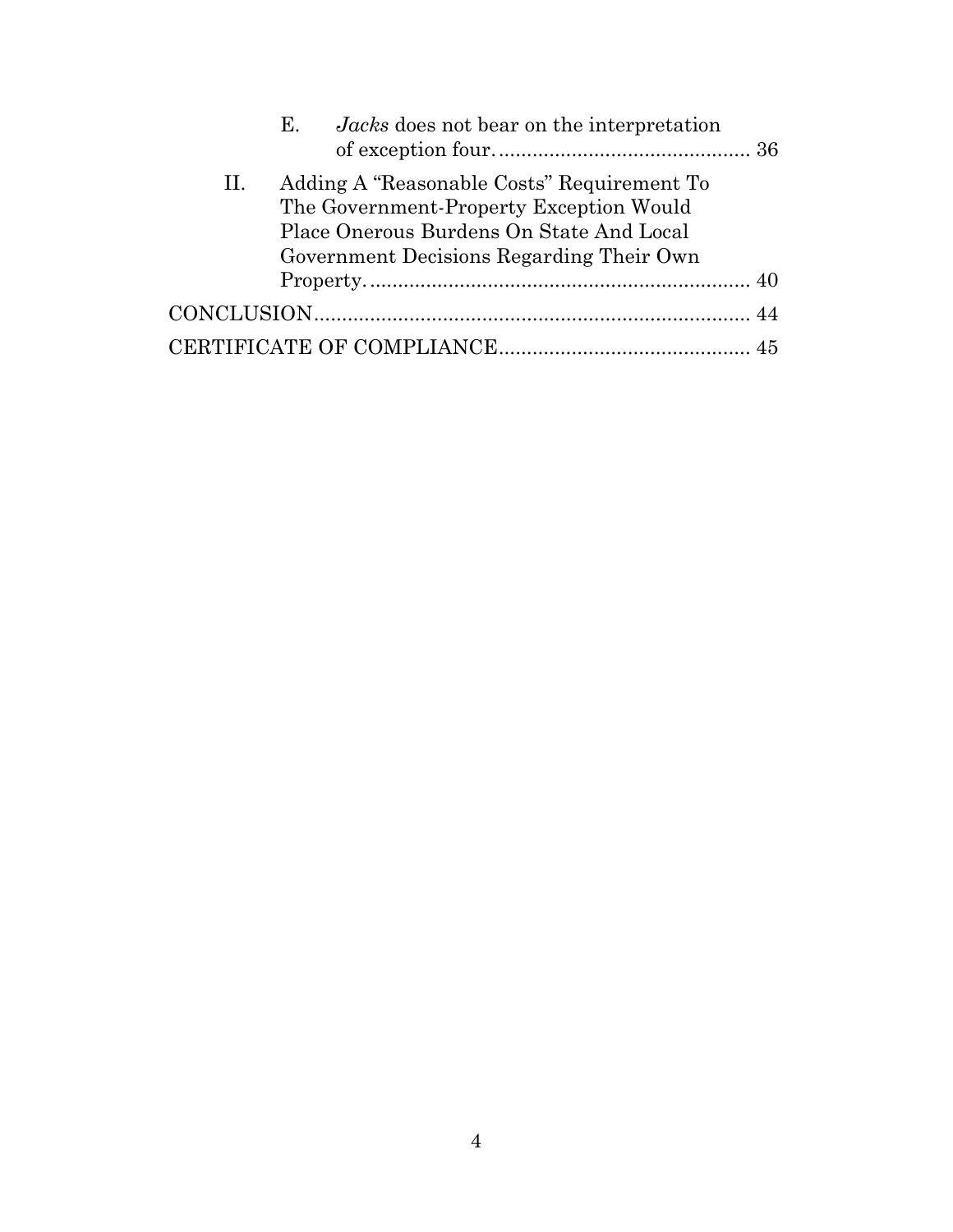# **TABLE OF AUTHORITIES**

# <span id="page-4-0"></span>**Cases**

| Baltimore & O.R. Co. v. Maryland                                                                                                            |
|---------------------------------------------------------------------------------------------------------------------------------------------|
| In re $C.B.$                                                                                                                                |
| Cal. Bldg. Industry Assn. v. State Water Resources<br>Control Bd.                                                                           |
| Citizens for Fair REU Rates v. City of Redding                                                                                              |
| City of San Buenaventura v. United Water<br>Conservation Dist.                                                                              |
| Hall v. City of Taft                                                                                                                        |
| Howard Jarvis Taxpayers Assn. v. Bay Area Toll<br>Auth.<br>$(2020)$ 51 Cal.App.5th 435 9, 10, 15, 16, 17, 21, 22, 23, 24,<br>25, 35, 39, 42 |
| Howard Jarvis Taxpayers Assn. v. The Bay Area Toll Auth.<br>(Cal. Super., Apr. 3, 2019, CGC-18-567860)                                      |
| Howard Jarvis Taxpayers Assn. v. Bay Area Toll Auth.<br>$\dots$ 17                                                                          |
| Jacks v. City of Santa Barbara                                                                                                              |
| Koontz v. St. Johns River Water Management Dist.<br>27                                                                                      |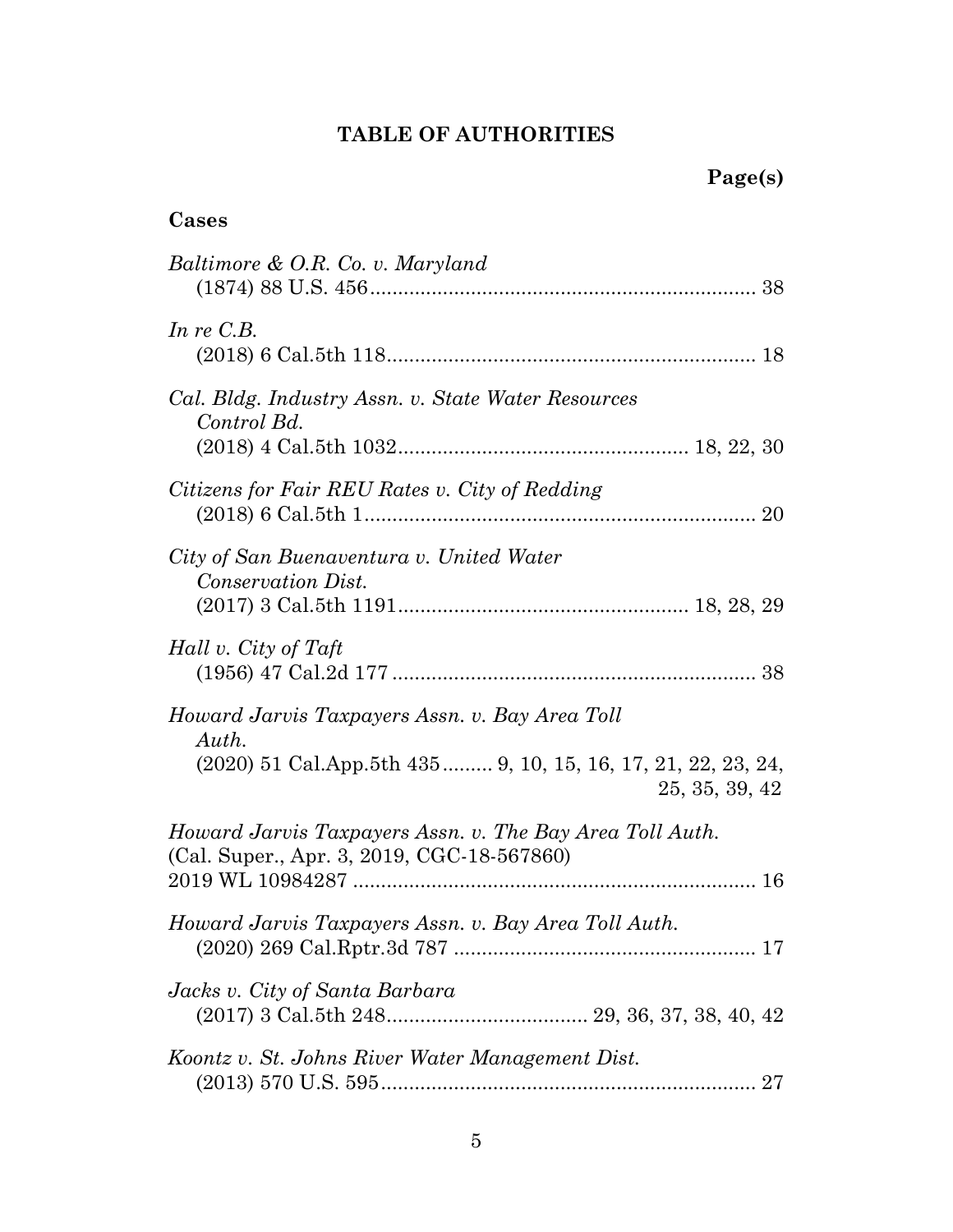| Kwikset Corp. v. Super. Ct.                                                     |  |
|---------------------------------------------------------------------------------|--|
| Lesher Comms., Inc. v. City of Walnut Creek                                     |  |
| People ex rel. Lockyer v. R.J. Reynolds Tobacco Co.                             |  |
| People ex rel. Lungren v. Super. Ct.                                            |  |
| Mahon v. City of San Diego                                                      |  |
| McCarther v. Pacific Telesis Group                                              |  |
| Morgan v. Imperial Irrigation Dist.                                             |  |
| Silicon Valley Taxpayers' Assn., Inc. v. Santa Clara<br>Cty. Open Space Auth.   |  |
| Sinclair Paint Co. v. State Bd. of Equalization                                 |  |
| Tuolumne Jobs & Small Bus. All. v. Super. Ct.                                   |  |
| Webb v. City of Riverside                                                       |  |
| Zolly v. City of Oakland<br>(2020) 47 Cal.App.5th 73 12, 17, 21, 22, 24, 33, 39 |  |
| <b>Constitutional Provisions</b>                                                |  |
|                                                                                 |  |
|                                                                                 |  |
|                                                                                 |  |

Cal. Const. art. XIII A, § 3, subd. (b)(1)...................... 18, 20, 25, 32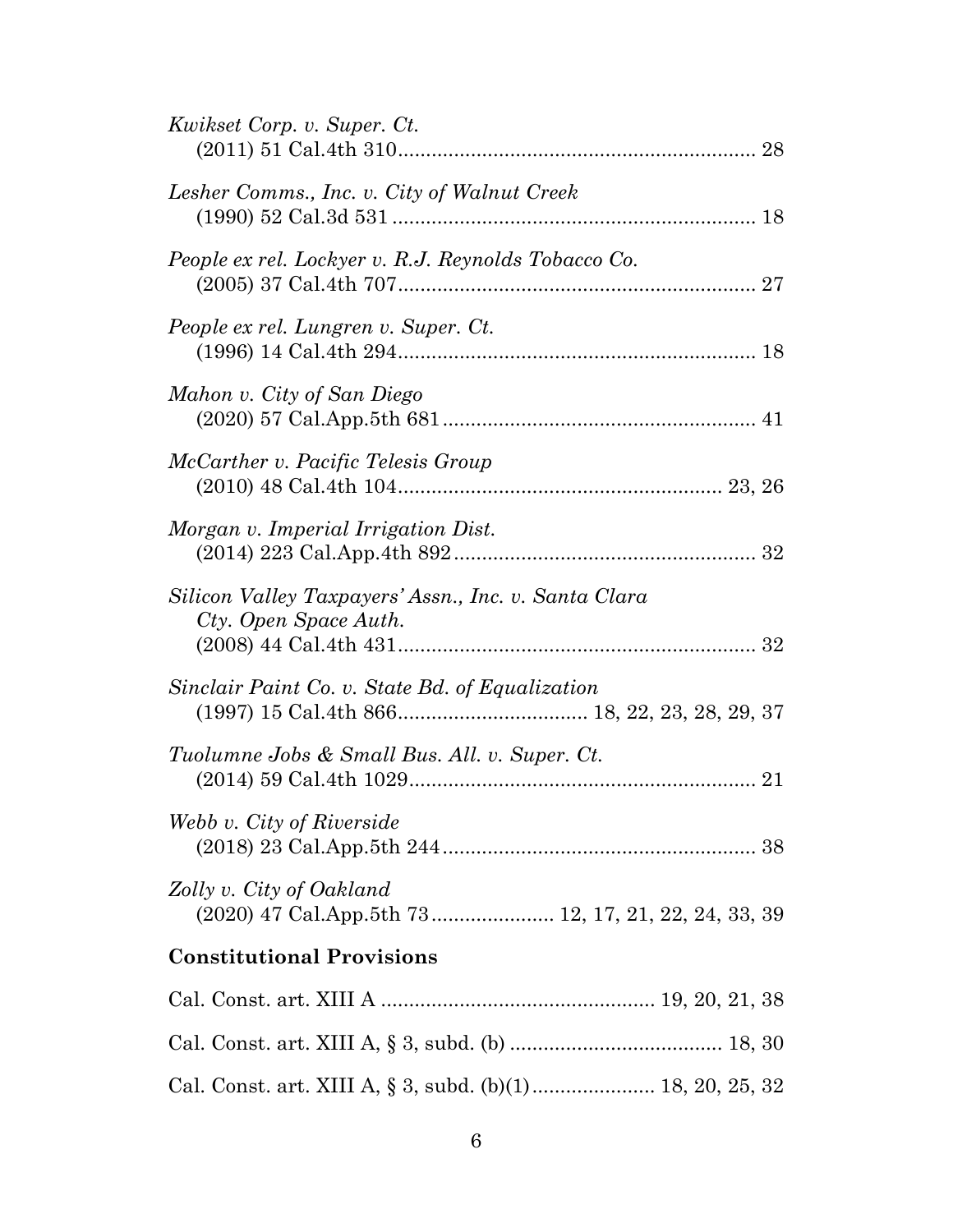| Cal. Const. art. XIII A, § 3, subd. (b)(2) 18, 20, 25, 32                                                               |
|-------------------------------------------------------------------------------------------------------------------------|
| Cal. Const. art. XIII A, § 3, subd. (b)(3) 18, 20, 25, 32                                                               |
| Cal. Const. art. XIII A, § 3, subd. (b)(4) 12, 16, 18, 20, 23, 32                                                       |
| Cal. Const. art. XIII A, § 3, subd. (b)(5) 18, 20, 23, 26                                                               |
|                                                                                                                         |
|                                                                                                                         |
|                                                                                                                         |
| Cal. Const. art. XIII C, § 1, subd. (e)(1) 19, 20, 25, 32                                                               |
| Cal. Const. art. XIII C, § 1, subd. (e)(2) 19, 20, 25, 32                                                               |
| Cal. Const. art. XIII C, § 1, subd. (e)(3)  19, 20, 25, 32                                                              |
| Cal. Const. art. XIII C, § 1, subd. (e)(4)  12, 19, 20, 23, 25, 32                                                      |
| Cal. Const. art. XIII C, § 1, subd. (e)(5) 19, 20, 23, 26                                                               |
| Cal. Const. art. XIII C, § 1, subd. (e)(6) 19, 20, 27, 32                                                               |
| Cal. Const. art. XIII C, § 1, subd. (e)(7)  19, 20, 27, 32                                                              |
|                                                                                                                         |
|                                                                                                                         |
| Prop. 26, § 1, subd. (e), reprinted at Historical Notes,<br>2B West's Ann. Cal. Const. (2013) foll. art. XIIIA, § 3  31 |
| Prop. 218, $\S$ 5, reprinted at Historical Notes, 2B<br>West's Ann. Cal. Const. (2013) foll. art. XIII C, § 1 34, 38    |
| <b>Statutes</b>                                                                                                         |
|                                                                                                                         |
|                                                                                                                         |
|                                                                                                                         |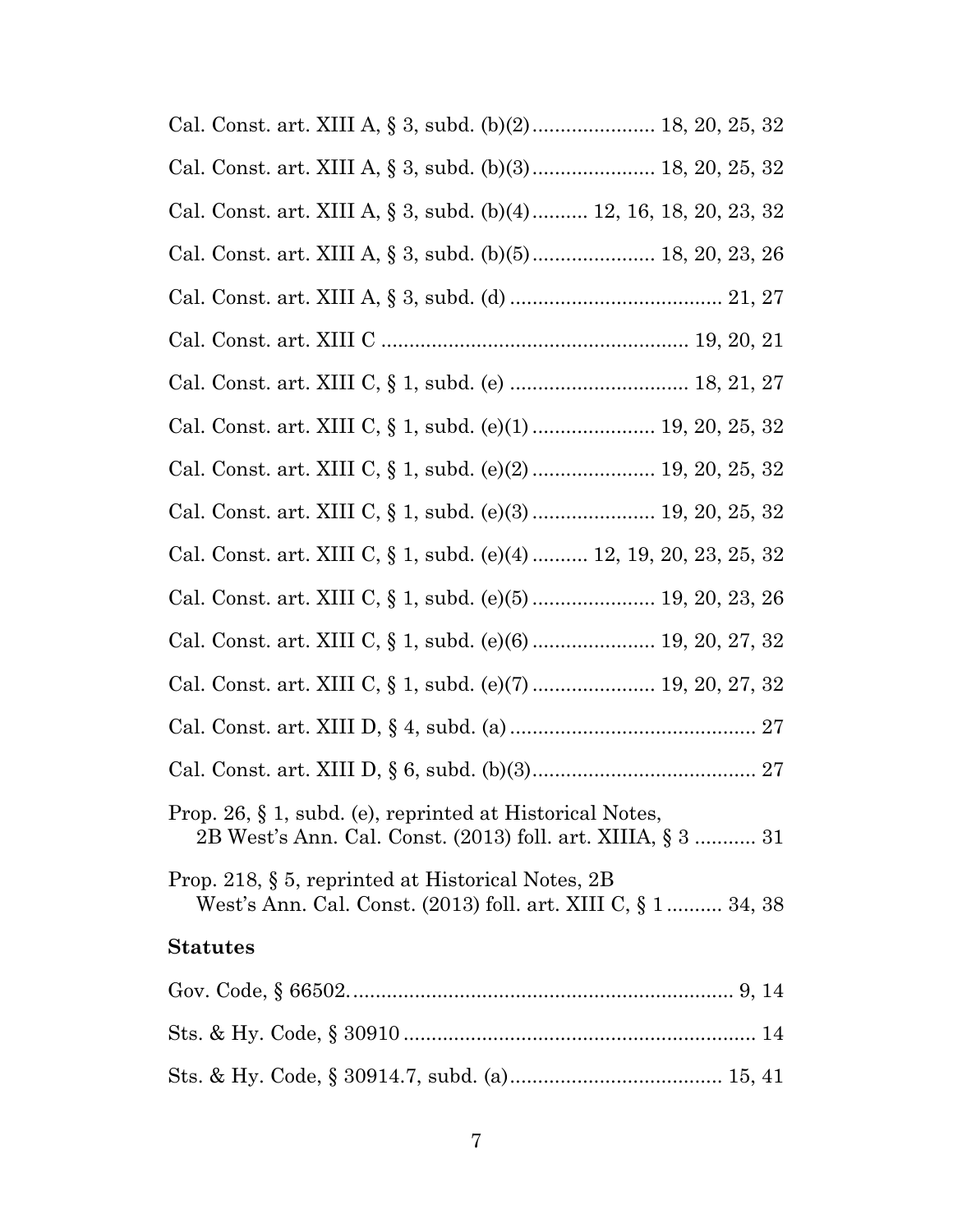| $\bigcap_{i=1}^n A_i$ and $A_i$ and $A_i$ and $A_i$ and $A_i$ and $A_i$ and $A_i$ and $A_i$ and $A_i$ and $A_i$ and $A_i$ and $A_i$ and $A_i$ and $A_i$ and $A_i$ and $A_i$ and $A_i$ and $A_i$ and $A_i$ and $A_i$ and $A_i$ and $A_i$ and $A_i$ and $A_i$ |  |
|-------------------------------------------------------------------------------------------------------------------------------------------------------------------------------------------------------------------------------------------------------------|--|

#### **Other Authorities**

| League of California Cities, Propositions 26 and 218 |  |
|------------------------------------------------------|--|
|                                                      |  |
|                                                      |  |
| Voter Information Guide for 2010, General Election   |  |
|                                                      |  |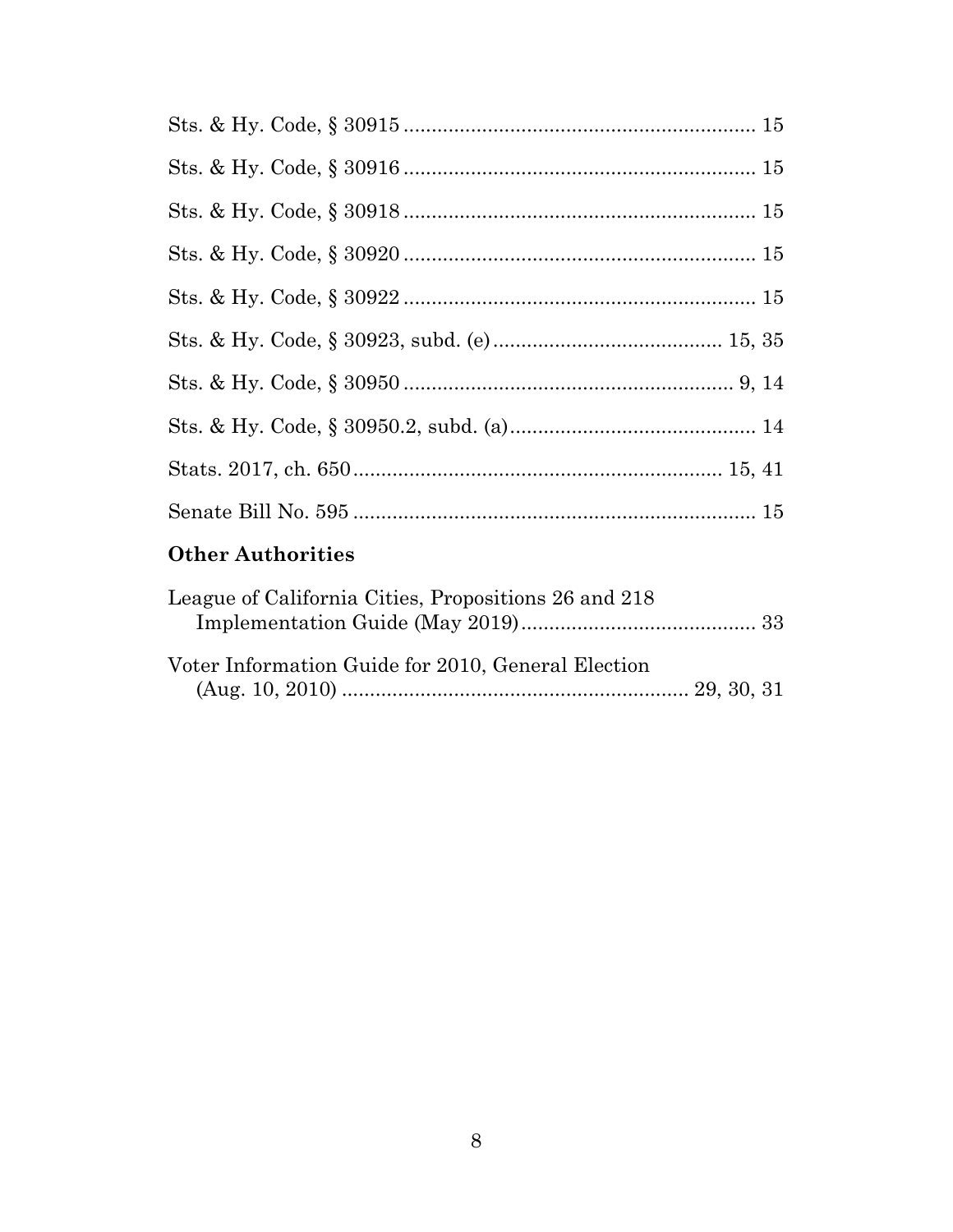## **APPLICATION FOR LEAVE TO FILE BRIEF OF AMICI CURIAE**

<span id="page-8-0"></span>Amici are the Metropolitan Transportation Commission (MTC) and the Bay Area Toll Authority (BATA). MTC is a public agency created by statute to provide regional transportation planning for the nine-county San Francisco Bay Area. (Gov. Code, § 66502.) The Legislature created BATA to administer toll revenues from the seven Bay Area bridges, among other purposes. (Sts. & Hy. Code, § 30950.)

Amici are respondents in *Howard Jarvis Taxpayers Association, et al. v. Bay Area Toll Authority, et al.*, No. S263835. This Court has granted the appellants' petition for review in that case and deferred briefing pending its decision on a related question in this case. (*See* Order, dated October 14, 2020, Case No. S263835.) So Amici have a direct stake in the outcome of this case.

In Amici's case, the Court of Appeal held—contrary to the Court of Appeal in this case—that charges imposed for the entrance to or use of government property are excepted from the definition of a "tax" enacted in Proposition 26, and that nothing in Proposition 26 narrows that exception by imposing a substantive reasonableness requirement. (*Howard Jarvis Taxpayers Assn. v. Bay Area Toll Auth.* (2020) 51 Cal.App.5th 435, 459-61 (*BATA*); see *id.* at p. 461, fn. 18 ["The *Zolly* court did not engage in the textual analysis that leads us to conclude [that Proposition 26's burden of proof provision] does not impose a substantive requirement of reasonableness beyond that stated in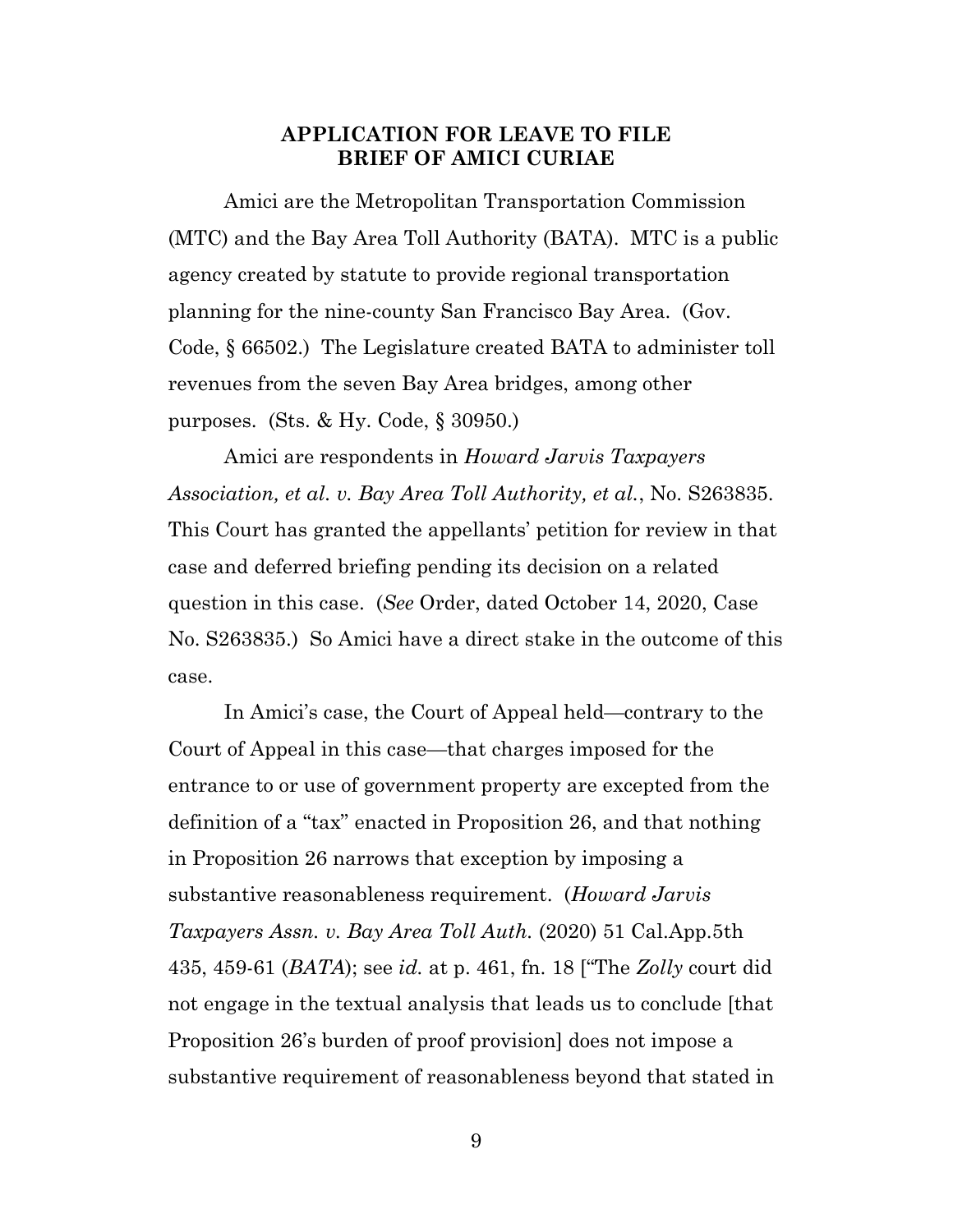[Proposition 26's enumerated exceptions]."].) The *BATA* court thus rejected a challenge to a recent toll increase that had been imposed by the Legislature and approved by regional voters. The court reasoned that a charge to cross a State-owned bridge is plainly a charge for entrance to or use of State property, which is not a "tax" under the express language of Proposition 26. (*Id.* at pp. 459-60.)

Amici submit this brief to illustrate how this question will affect the State's authority over its bridges in the *BATA* case and governments' ability to regulate their own property more generally. Amici also seek to explain why the *BATA* court, rather than the Court of Appeal in this case, correctly interpreted the exception for charges for entering, using, purchasing, renting, or leasing government property under Proposition 26.

Amici therefore request leave to file the attached brief, under California Rule of Court 8.520(f), in support of Respondent City of Oakland. This application is filed within 30 days after the filing of the final brief on the merits and is therefore timely pursuant to Rule 8.520(f)(2). Amici state, under California Rule of Court 8.520(f)(4), that: (1) no party or counsel for a party in this appeal authored or contributed to the funding of this brief, and (2) no one other than Amici or their counsel in this case made a monetary contribution intended to fund the preparation or submission of this brief.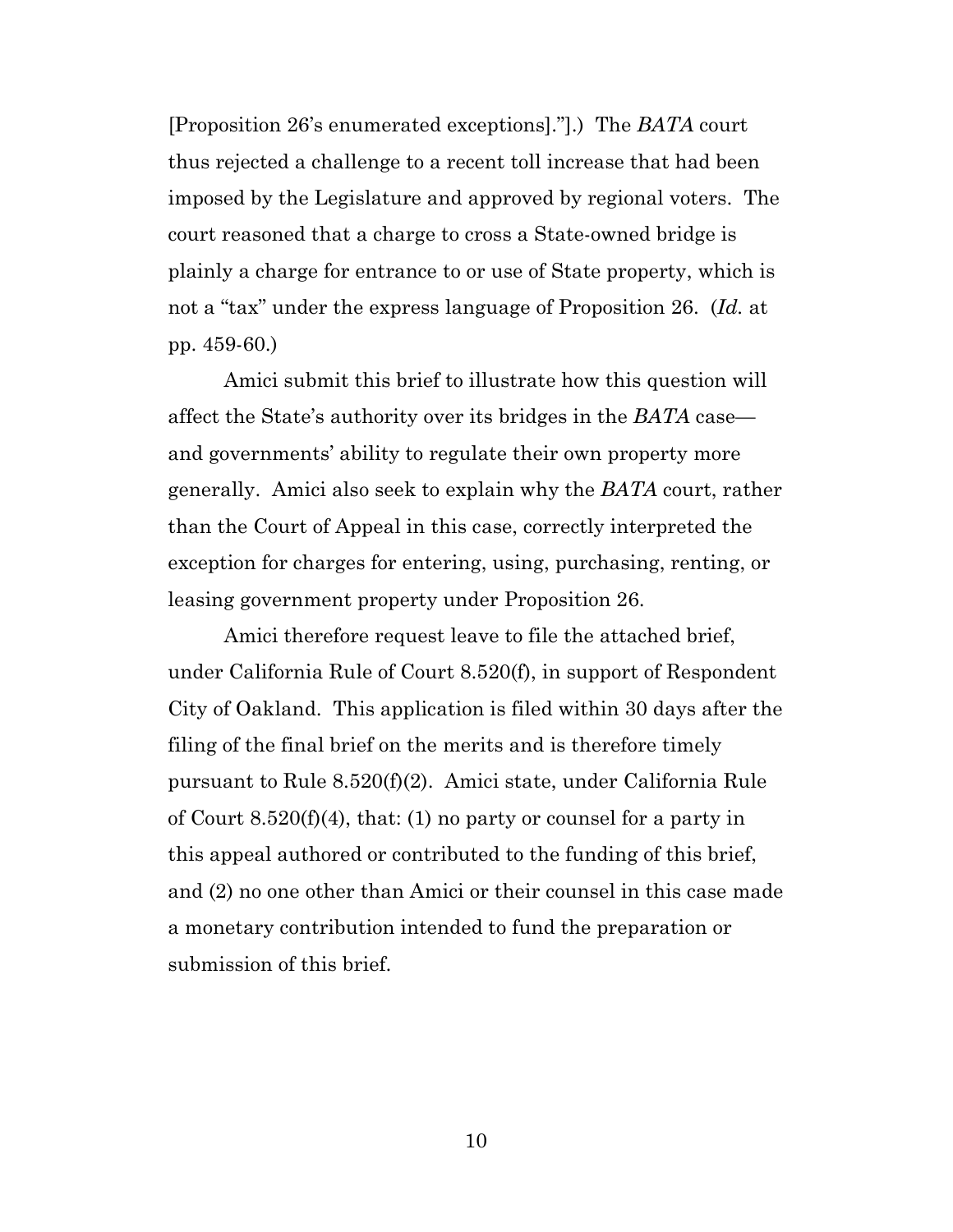Dated: March 22, 2021

Kathleen A. Kane (SBN 209727) Adrienne D. Weil (SBN 108296) METROPOLITAN TRANSPORTATION **COMMISSION** 375 Beale Street, Suite 800 San Francisco, CA 94105

Respectfully submitted,

*/s/ Brian P. Goldman* \*Brian P. Goldman (SBN 279435) Devin Brennan (SBN 254647) ORRICK, HERRINGTON & SUTCLIFFE LLP 405 Howard Street San Francisco, CA 94105 (415) 773-5700 [brian.goldman@orrick.com](mailto:Brian.goldman@orrick.com)

Monica Haymond (SBN 314098) Ethan P. Fallon (pro hac vice filed contemporaneously) ORRICK, HERRINGTON & SUTCLIFFE LLP 1152 15th Street N.W. Washington, D.C. 20005 (202) 339-8400

*Counsel for Amici BATA and MTC*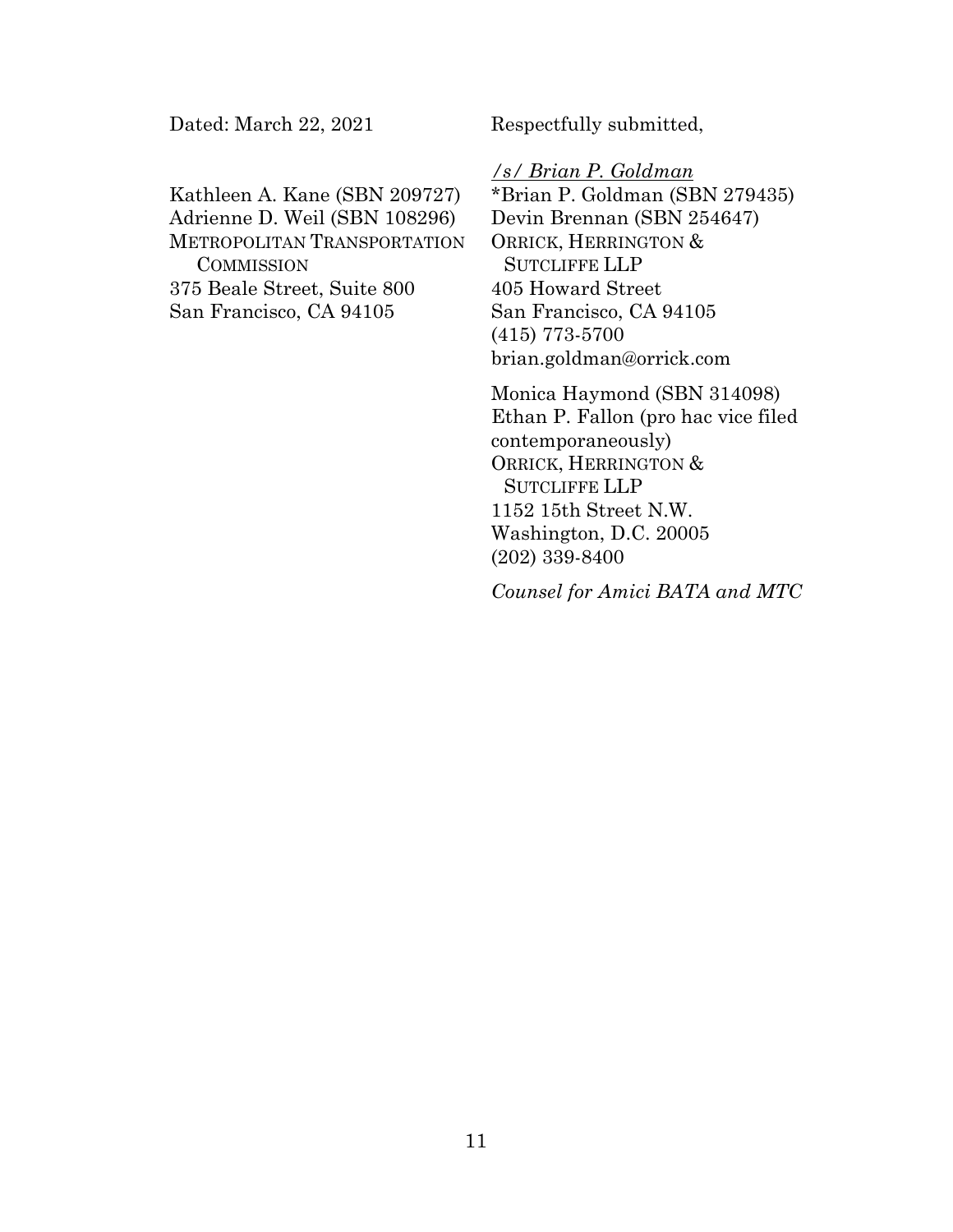## <span id="page-11-0"></span>**BRIEF OF BAY AREA TOLL AUTHORITY AND METROPOLITAN TRANSPORTATION COMMISSION AS AMICI CURIAE IN SUPPORT OF CITY OF OAKLAND**

Proposition 26 pairs an expansive definition of a "tax" with carefully defined exceptions that prevent heightened voting requirements from applying every time people must pay money to the government. One exception covers charges "imposed for entrance to or use of," or "purchase, rental, or lease" of State or local government property. (Cal. Const. art. XIII A, § 3, subd. (b)(4); art. XIII C,  $\S$  1, subd. (e)(4).) This case involves a charge that the decision below described as "arguably" fitting within that exception: a waste-collection franchise fee. (*Zolly v. City of Oakland* (2020) 47 Cal.App.5th 73, 88 (*Zolly*).) Amici's case, which is being held for this one, involves an even more clear example of such a charge: a toll imposed by the State for crossing a State-owned bridge.

The plaintiffs in both cases ask this Court to add an additional requirement before any charge for entering, using, purchasing, renting, or leasing government property is determined not to be a "tax": that the charge be limited to the "reasonable costs" of the governmental activity and bear a "reasonable relationship to the payor's burdens on, or benefits received from, the governmental activity." But the governmentproperty exception—unlike three other exceptions to Proposition 26's definition of "tax"—contains no such reasonableness requirement.

The *Zolly* plaintiffs argued below—and the Court of Appeal in this case agreed—that a burden-of-proof provision applicable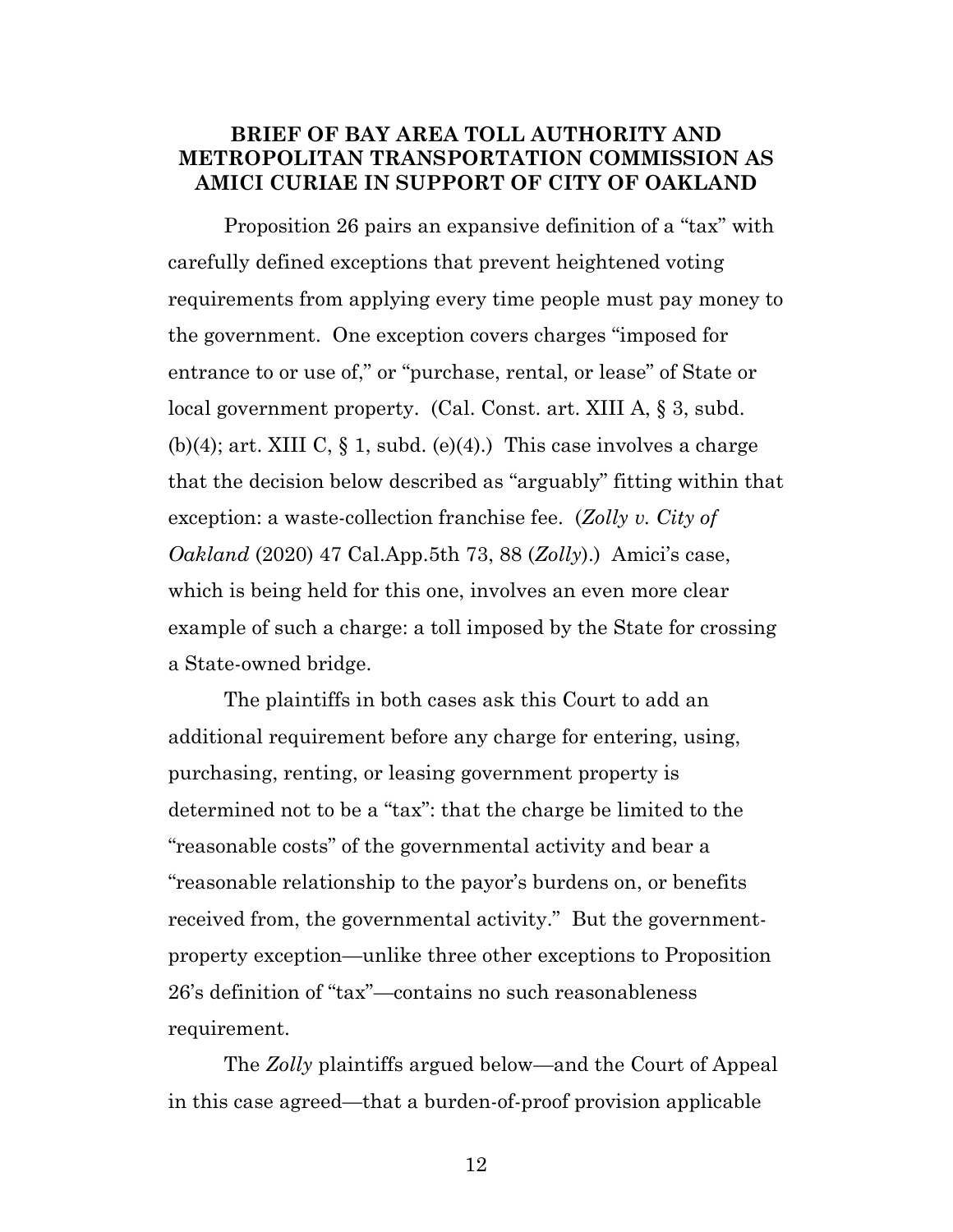to those three other exceptions should be grafted on to *all* of Proposition 26's exceptions. But plaintiffs now abandon that textually unsustainable argument. Instead, they now press a second argument to this Court: that the government-property exception implicitly incorporates that same "reasonable costs" requirement through the term "imposed for." That argument was not pressed to or passed upon by the court below, but the Court of Appeal in Amici's case squarely addressed and rejected it.

Both arguments require a tortured interpretation of the initiative's plain text; would render the "reasonable costs" limits expressly included in the other exceptions mere surplusage; would lead to absurd results like limiting criminal fines and penalties to "the reasonable costs of the governmental activity," whatever that might mean; and cannot be squared with Proposition 26's history or the information presented to the voters, which made clear that the newly expanded definition of a "tax" would be limited to *regulatory* fees, while exempting fees for entering or using government property. (*Infra* § I.)

Requiring the State and local governments to show that every charge for entering, using, purchasing, renting, or leasing government property is limited to "the reasonable costs of the governmental activity" will be arbitrary and unworkable in practice. (Is a \$3 toll increase that funds a portion of highway improvements on a nearby bridge corridor "reasonable" even if certain drivers do not use that particular stretch of highway? What if it funds improvements to public transit that drivers do not use, but that will lead to less traffic on the bridge?)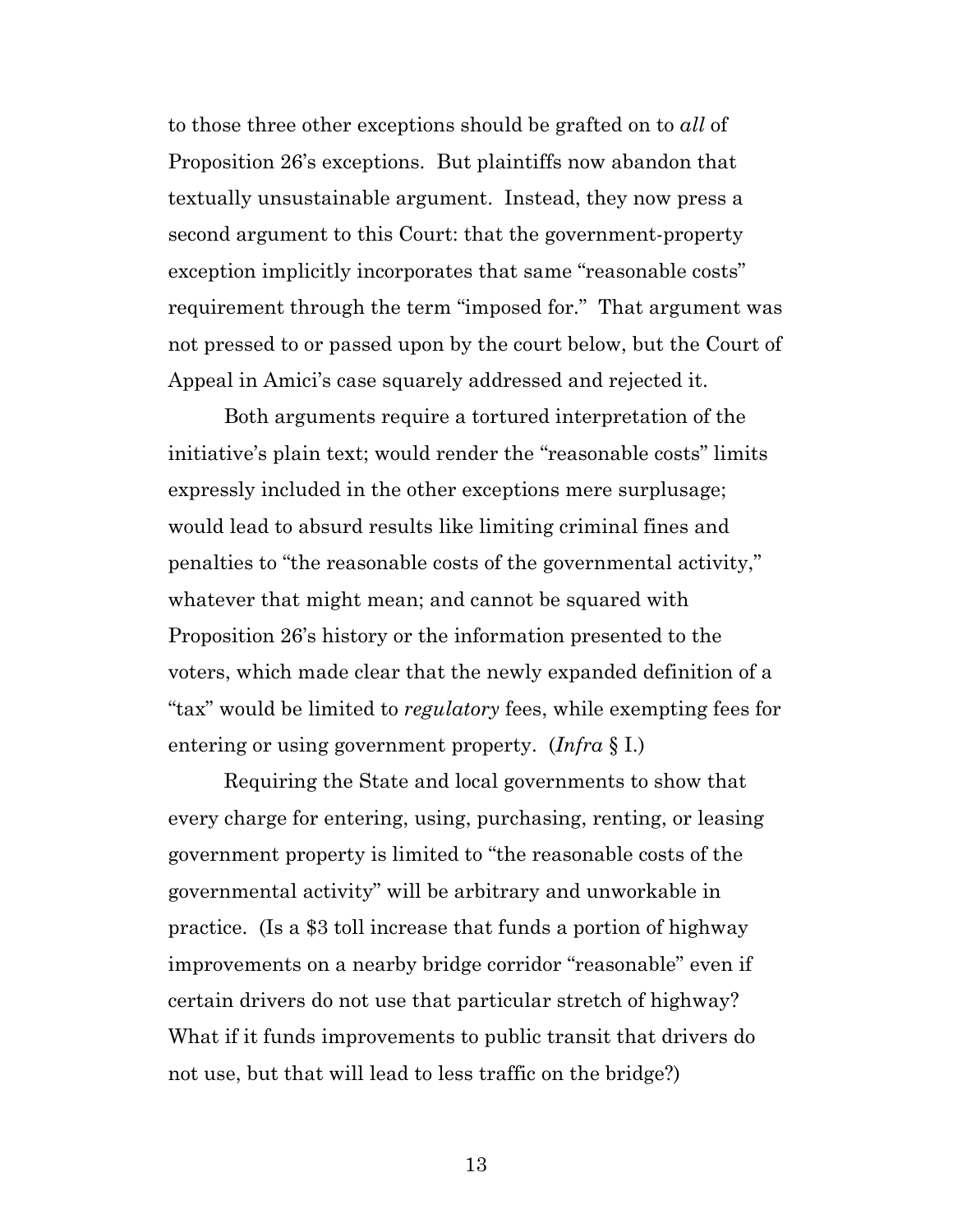Governments undertaking the everyday business of charging for property access, or selling, renting, or leasing their property, will face burdensome litigation driven by speculative assessments of the value of minute property interests—litigation that will serve only to tie up much-needed funds derived from the government's own property, just as the litigation in Amici's case has. None of this is consistent with Proposition 26's blanket exception for government property charges. (*Infra* § II.)

<span id="page-13-0"></span>This Court should reverse.

#### **BACKGROUND**

#### **A. Amici MTC and BATA**

<span id="page-13-1"></span>The Metropolitan Transportation Commission (MTC) is the regional transportation planning agency for the Bay Area, including the City and County of San Francisco, and Alameda, Contra Costa, Marin, Napa, San Mateo, Santa Clara, Solano, and Sonoma Counties. (Gov. Code, § 66502.) The Bay Area Toll Authority (BATA) is a public instrumentality of the State, created by the Legislature and governed by the same board as MTC. (Sts. & Hy. Code, § 30950.) BATA was established to administer toll revenues from the State-owned bridges in MTC's geographic jurisdiction. (*Id.* § 30950.2, subd. (a).) BATA administers tolls on seven State-owned toll bridges: the Antioch Bridge, Benicia-Martinez Bridge, Carquinez Bridge, Dumbarton Bridge, Richmond-San Rafael Bridge, San Mateo-Hayward Bridge, and San Francisco-Oakland Bay Bridge. (*Id.* § 30910.)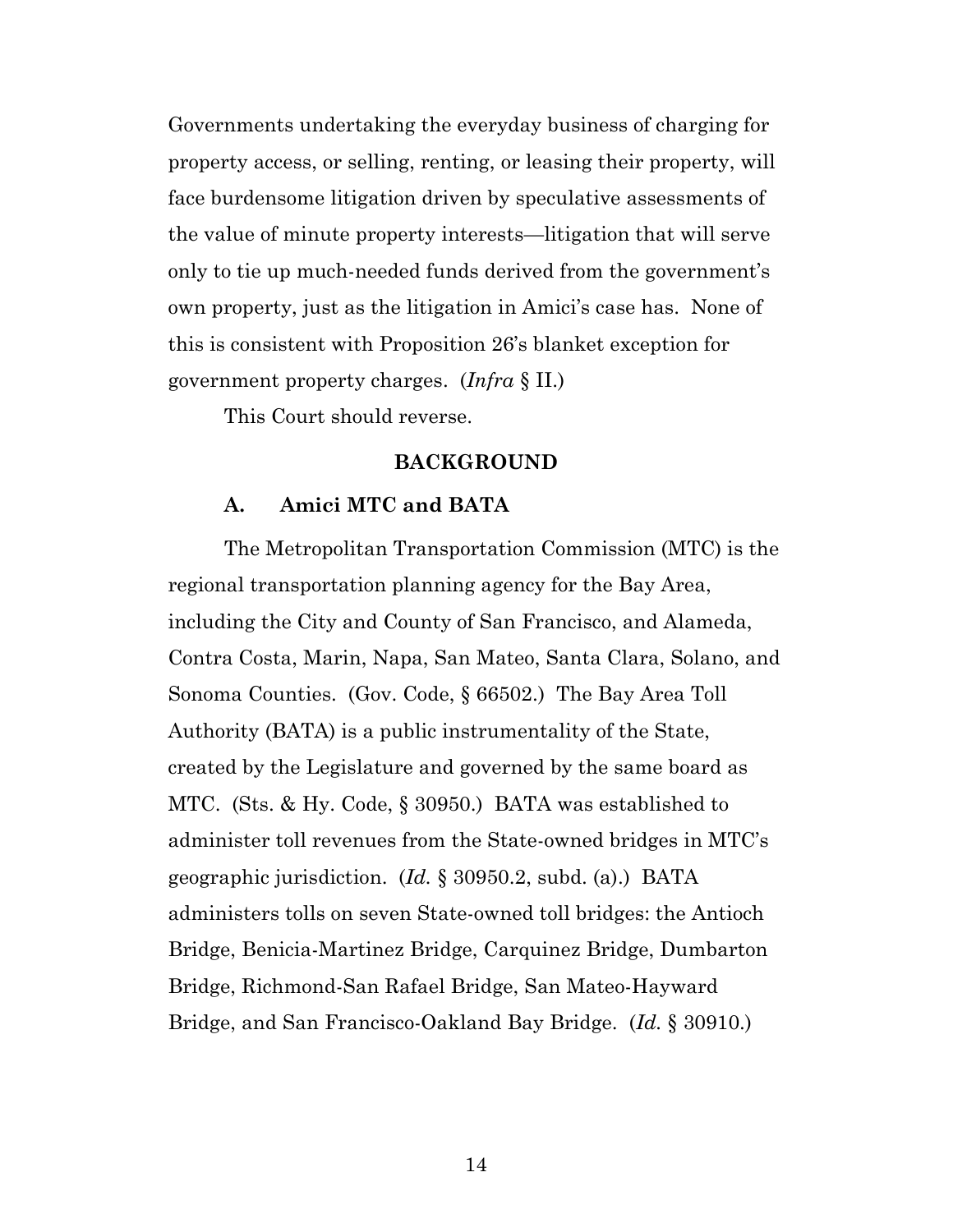#### **B. Senate Bill No. 595 and Regional Measure 3**

<span id="page-14-0"></span>In 2017, the Legislature enacted, and Governor Brown signed, Senate Bill No. 595 (SB 595) to address traffic congestion on and leading to the seven State-owned bridges in the Bay Area. (See *Howard Jarvis Taxpayers Assn. v. Bay Area Toll Auth.* (2020) 51 Cal.App.5th 435, 442-43 (*BATA*).) SB 595 directed Bay Area counties to call a special election in which voters would consider a toll increase on the State-owned bridges. If the voters approved the measure, SB 595 directed BATA to increase the toll accordingly, and to apply revenue from the tolls to fund 35 specified projects, including improvements to bridges, highways, and public transportation. (*Id.*; see also Sts. & Hy. Code, § 30914.7, subd. (a) [designating specific amounts of funds for each project], §§ 30915-16, 30918, 30920, 30922, 30923 [describing the voter approval process]; Stats. 2017, ch. 650, §§ 4- 14.) SB 595 passed with 67% support of the Senate and 54% of the Assembly. (*BATA*, *supra*, at p. 442.)

As required by SB 595, the Bay Area counties then placed Regional Measure 3 (RM3) on the ballot in 2018. RM3 asked whether voters would approve \$1 toll increases on the bridges effective in 2019, 2022, and 2025. Bay Area voters approved RM3 with more than 55 percent in support. (*BATA*, *supra*, 51 Cal.App.5th at p. 443.)

### <span id="page-14-1"></span>**C.** *Howard Jarvis Taxpayers Association v. Bay Area Toll Authority*

The Howard Jarvis Taxpayers Association and four individuals (collectively, "HJTA"), sued the Legislature, BATA,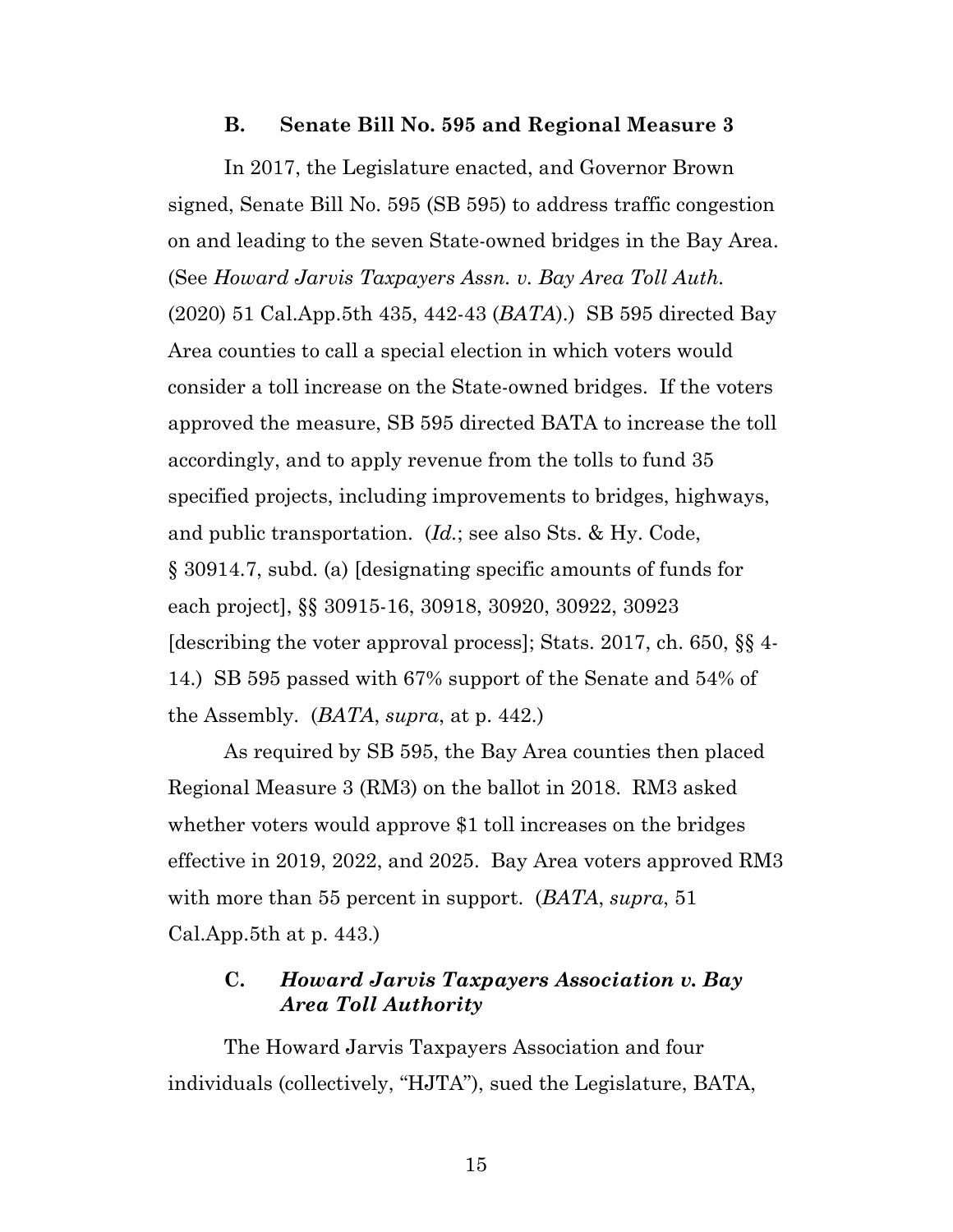and MTC in two actions that were later consolidated on appeal. (*BATA*, *supra*, 51 Cal.App.5th at pp. 444-45.) HJTA claimed that the toll increase was unconstitutional. As relevant here, HJTA argued that the toll increase was an unlawful "tax" under Proposition 26, and thus SB 595 was invalidly passed with less than a two-thirds vote of the Assembly, in violation of article XIII A of the California Constitution. (*Id.* at p. 446.)

The San Francisco Superior Court (Schulman, J.) granted the defendants' motions for judgment on the pleadings in both cases. (See *Howard Jarvis Taxpayers Assn. v. The Bay Area Toll Auth.* (Cal. Super., Apr. 3, 2019, CGC-18-567860) 2019 WL 10984287, at \*1 (*Howard Jarvis Taxpayers Assn.*); *BATA*, *supra*, 51 Cal.App.5th at p. 442.) The trial court held that the toll increase fell under Proposition 26's exception from the definition of "tax" covering charges for "entrance to or use of state property," known as "exception 4" or the "state-property exception." (*Howard Jarvis Taxpayers Assn.*, 2019 WL 10984287, at \*1; *BATA*, *supra*, 51 Cal.App.5th at p. 442; see also Cal. Const. art. XIII A,  $\S$  3, subd. (b)(4).) The court further rejected HJTA's argument that article XIII A, section 3, subdivision (d) imposed an independent substantive "reasonable costs" requirement on charges for entrance to or use of State property, rather than operating as a burden-of-proof provision. (*Howard Jarvis Taxpayers Assn.*, *supra*, 2019 WL 10984287, at \*1-2.)

The Court of Appeal affirmed in a unanimous decision. (*BATA*, *supra*, 51 Cal.App.5th at p. 462.) For reasons discussed in more detail below, the Court of Appeal agreed with the trial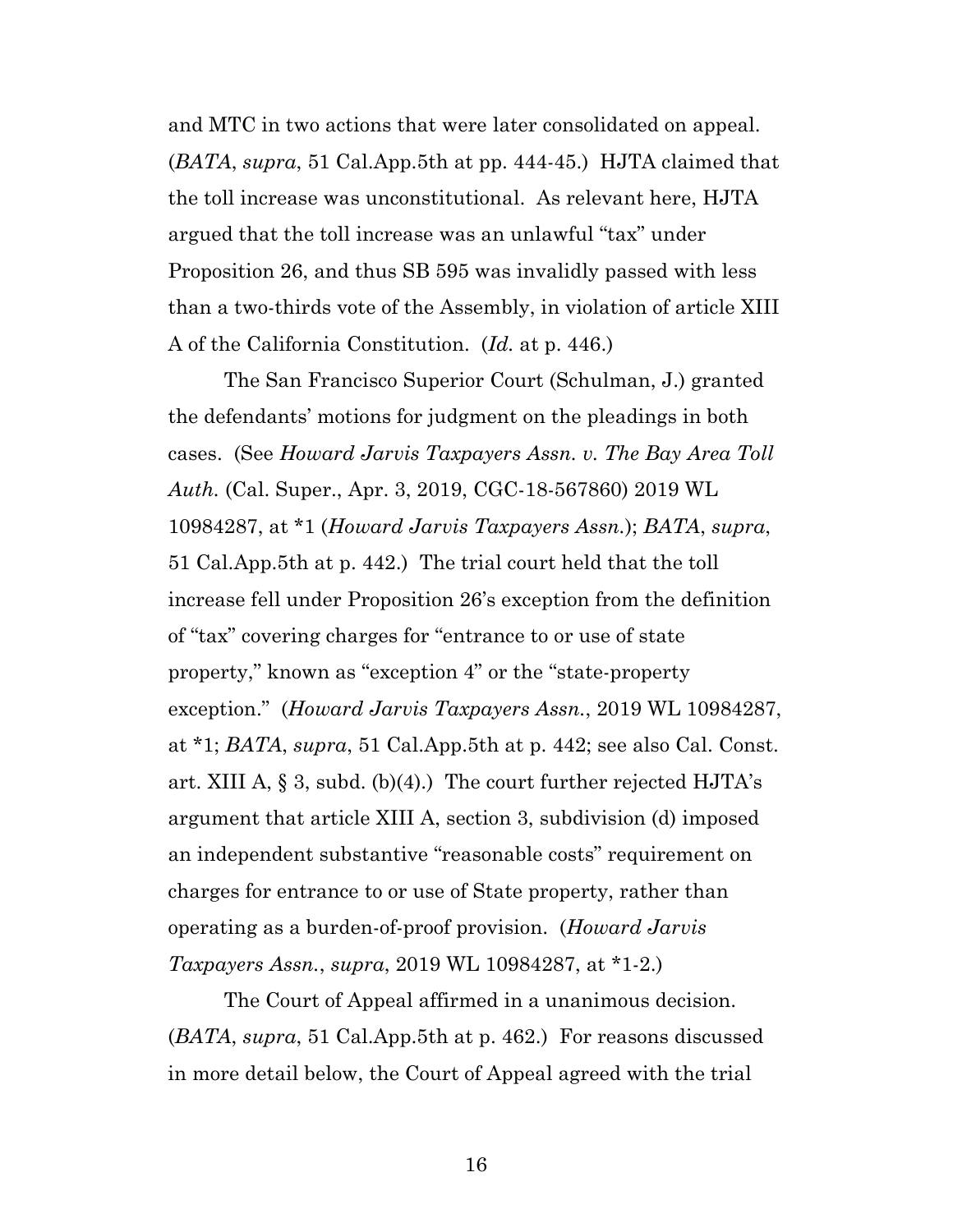court that the toll increase is a "charge imposed for entrance to or use of state property" and thus not a "tax" under article XIII A, section 3, subdivision (b). (*Id.* at pp. 458-460.) The Court of Appeal also addressed this case, observing that the *Zolly* Court of Appeal "came to a different conclusion in construing analogous constitutional provisions applicable to local government" under article XIII C. (*Id.* at p. 461, fn. 18.) The *BATA* court further explained that the Court of Appeal in this case "did not engage in the textual analysis" that led to the court's result in *BATA*. (*Id.*) The court, however, "express[ed] no opinion on [*Zolly*'s] ultimate conclusion as to whether and when a franchise fee constitutes a tax"—a question that was not at issue in *BATA*, which instead involves a typical property entrance fee. (*Id.*)

HJTA petitioned this Court for review. Shortly after, the Court granted the City of Oakland's petition in this case. (*Zolly v. City of Oakland* (2020) 267 Cal.Rptr.3d 202.) This Court subsequently granted HJTA's petition and deferred further action. (*Howard Jarvis Taxpayers Assn. v. Bay Area Toll Auth.* (2020) 269 Cal.Rptr.3d 787.)

#### **ARGUMENT**

- <span id="page-16-2"></span><span id="page-16-1"></span><span id="page-16-0"></span>**I. Charges For Entering Or Using State Or Local Government Property Are Categorically Not "Taxes" Under Proposition 26.**
	- **A. Proposition 26's government-property exception imposes no "reasonable costs" requirement.**

When the voters amend the law by initiative, what they say and what they mean are one and the same. So, when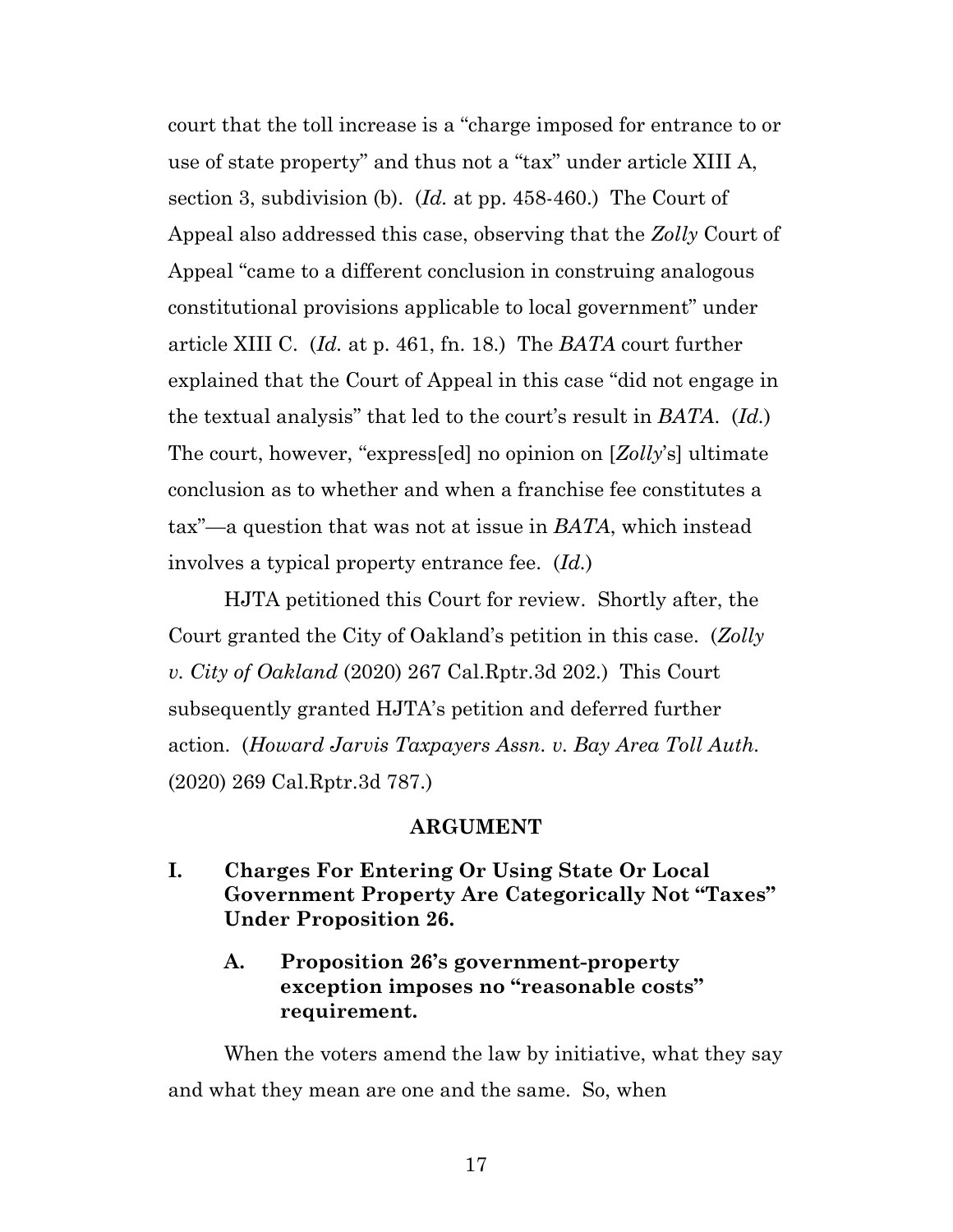interpreting an initiative, the Court "begin[s] with the text as the best guide to voter intent." (*In re C.B.* (2018) 6 Cal.5th 118, 125.) And, as a corollary, this Court refuses to "add to the statute or rewrite it to conform to an assumed intent that is not apparent in its language." (*People ex rel. Lungren v. Super. Ct.* (1996) 14 Cal.4th 294, 301 [quoting *Lesher Comms., Inc. v. City of Walnut Creek* (1990) 52 Cal.3d 531, 543].)

The voters spoke clearly in Proposition 26. They began by codifying a capacious definition of a "tax": "*any* levy, charge, or exaction of *any* kind imposed by the State" or "by a local government." (Cal. Const. art. XIII A, § 3, subd. (b), italics added; art. XIII C, § 1, subd. (e).) Previously, what counted as a "tax" versus a "fee" had been determined under a multifactor test that often led to "blurred" results. (*Sinclair Paint Co. v. State Bd. of Equalization* (1997) 15 Cal.4th 866, 874; see *City of San Buenaventura v. United Water Conservation Dist.* (2017) 3 Cal.5th 1191, 1200 (*City of San Buenaventura*); *Cal. Bldg. Industry Assn. v. State Water Resources Control Bd.* (2018) 4 Cal.5th 1032, 1048 (*CBIA*).) Proposition 26 replaced that approach with a bright-line default rule by making *all* payments to the government presumptively a "tax," and thus subject to heightened voting requirements.

But because that broad new definition would sweep in all manner of financial transactions with the government that should not be subject to the voting requirements for a "tax," the voters then expressly exempted several types of charges imposed by state and local governments. (See Cal. Const. art. XIII A, § 3,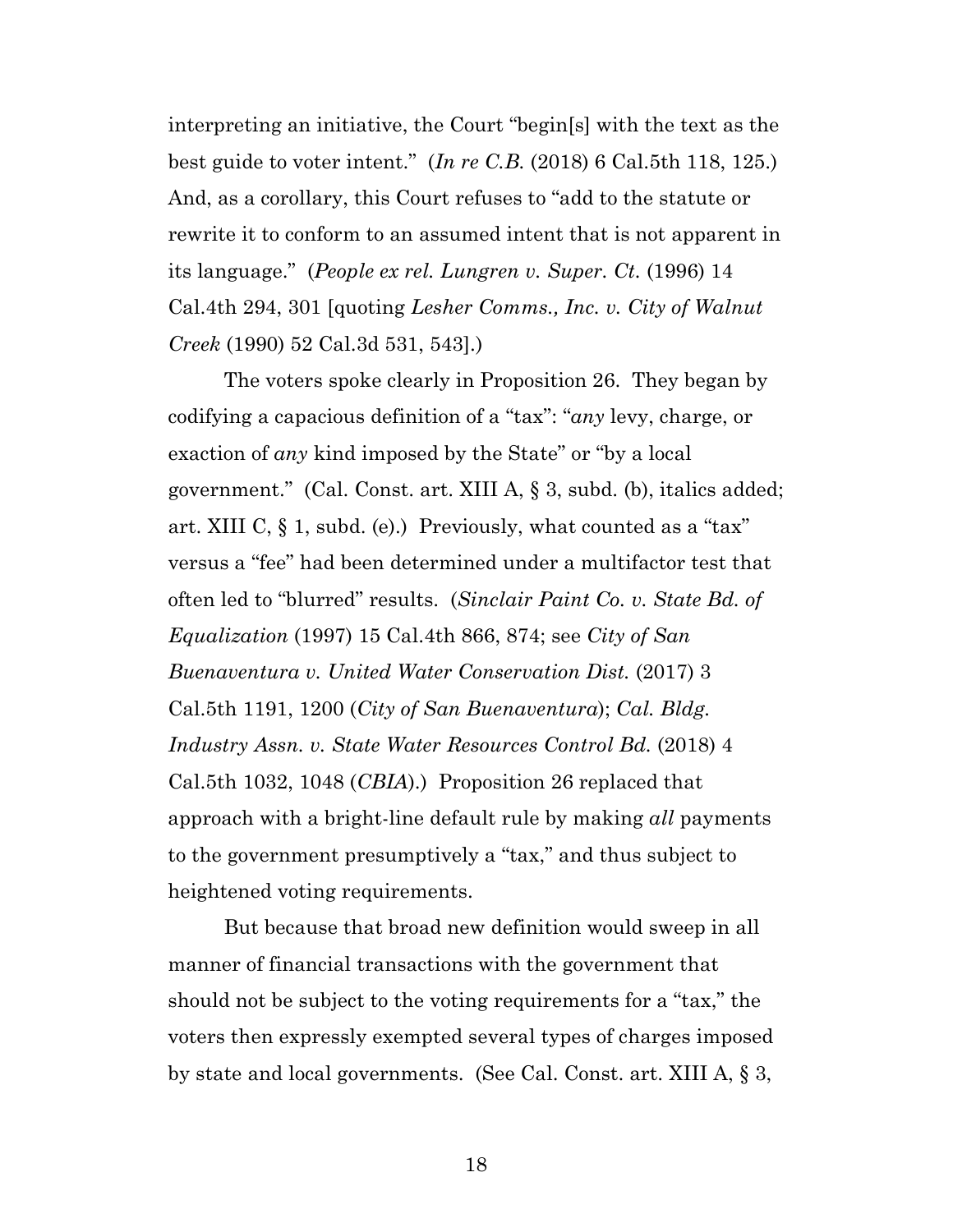subd. (b)(1)-(5); art. XIII C,  $\S$  1, subd. (e)(1)-(7).) Those exceptions take two different forms.

The first three exceptions all cover charges for government benefits, services, or permits—but only if those charges are limited to "the reasonable costs" that the State or local government incurred in providing those benefits. Article XIII A (governing state charges) and article XIII C (governing local government charges) thus exempt:

(1) A charge imposed for a specific benefit conferred or privilege granted directly to the payor that is not provided to those not charged, *and which does not exceed the reasonable costs* to the [State or local government] of conferring the benefit or granting the privilege to the payor.

(2) A charge imposed for a specific government service or product provided directly to the payor that is not provided to those not charged, *and which does not exceed the reasonable costs* to the [State or local government] of providing the service or product to the payor.

(3) A charge imposed for *the reasonable regulatory costs* to [the State or a local government for] issuing licenses and permits, performing investigations, inspections, and audits, enforcing agricultural marketing orders, and the administrative enforcement and adjudication thereof.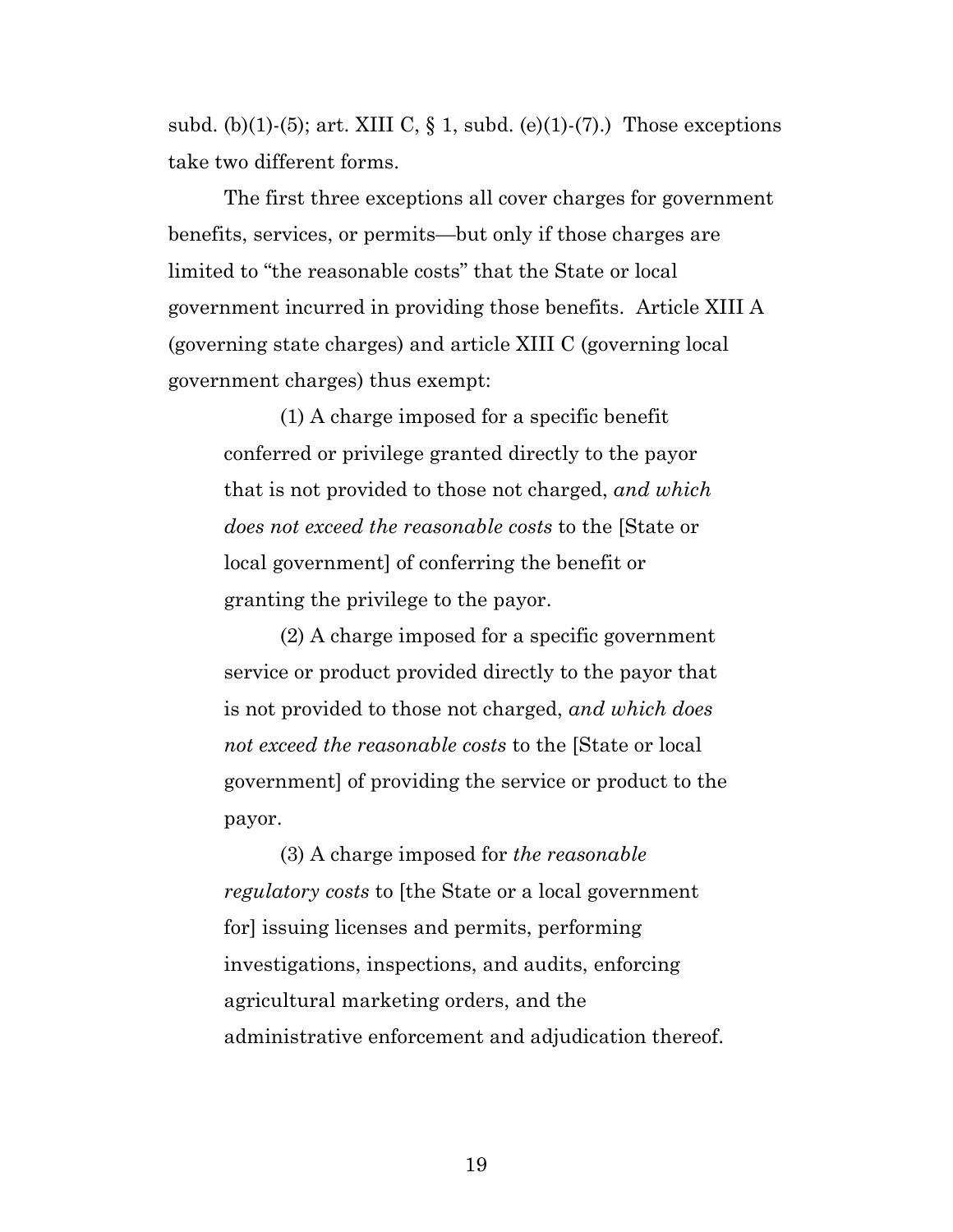(Cal. Const. art. XIII A,  $\S$  3, subd. (b)(1)-(3), italics added; see art. XIII C, § 1, subd. (e)(1)-(3).)

A second category of exceptions covers charges relating to certain essential government functions. These exceptions are categorical; they do not include any mention of the "reasonable costs" of the government activity. This category includes the fourth and fifth exceptions under articles XIII A and XIII C (for entering, using, purchasing, renting, or leasing government property; and for criminal fines and penalties), and the additional sixth and seventh exceptions under article XIII C (for property development charges and assessments). (Cal. Const. art. XIII A,  $\S 3$ , subd. (b)(4)-(5); art. XIII C,  $\S 1$ , subd. (e)(4)-(7)).

The fourth exception—raised here by the City of Oakland (under article XIII C) and by Amici in our pending case (under article XIII A)—applies to "[a] charge imposed for entrance to or use of [state or] local government property, or the purchase, rental, or lease of [state or] local government property." (Cal. Const. art. XIII C, § 1, subd. (e)(4); Art. XIII A; § 3, subd. (b)(4).) Any "charge that satisfies [that] exception"—by being (1) imposed by the government (2) for entrance to or use of (3) its property— "is, by definition, not a tax." (*Citizens for Fair REU Rates v. City of Redding* (2018) 6 Cal.5th 1, 11.).

The absence of reasonable-costs requirement in the fourth exception should be given meaning. As the *BATA* court put it, because "[t]he first three exceptions to the general definition of 'tax' contain language limiting the charge to reasonable costs, and the fourth and fifth exceptions [under article XIII A] do not,"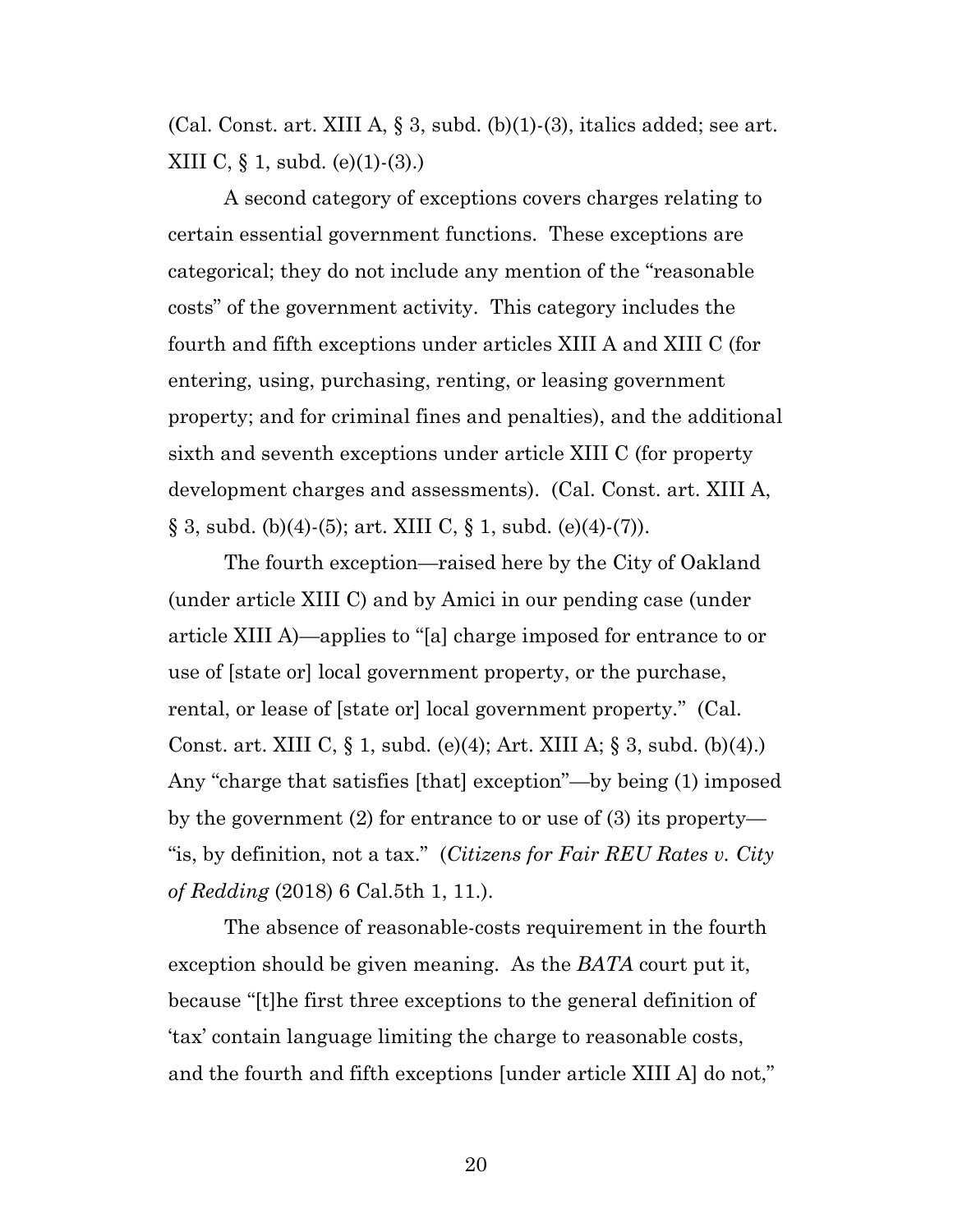that "absence" of the "reasonable costs" language from the fourth exception "strongly suggests the limitation does not apply where it is not stated." (*BATA*, *supra*, 51 Cal.App.5th at pp. 459-60; see *Tuolumne Jobs & Small Bus. All. v. Super. Ct.* (2014) 59 Cal.4th 1029, 1037 [when a law's text "makes no mention" of a limitation, the plain "language does not support imposing" that requirement].)

## <span id="page-20-0"></span>**B. The burden-of-proof provision does not create a "reasonable costs" requirement.**

The decision below nevertheless held that a "reasonable costs" requirement applies to the local-government-property exception in article XIII C. That theory relies not on the text of the exception itself, but instead on a burden-of-proof provision in article XIII C, section 1, subdivision (e). (*Zolly*, *supra*, 47 Cal.App.5th at p. 87.) The burden-of-proof provision states that "[t]he local government bears the burden of proving by a preponderance of the evidence [1] that a levy, charge, or other exaction is not a tax, [2] that the amount is no more than necessary to cover the reasonable costs of the governmental activity, and [3] that the manner in which those costs are allocated to a payor bear a fair or reasonable relationship to the payor's burdens on, or benefits received from, the governmental activity." (Cal. Const. art. XIII C, § 1, subd. (e).) Article XIII A contains a parallel burden-of-proof provision applicable to the State. (Cal. Const. art. XIII A, § 3, subd. (d).) According to the decision below, the reasonableness language applies not "only to the first three exemptions that explicitly include a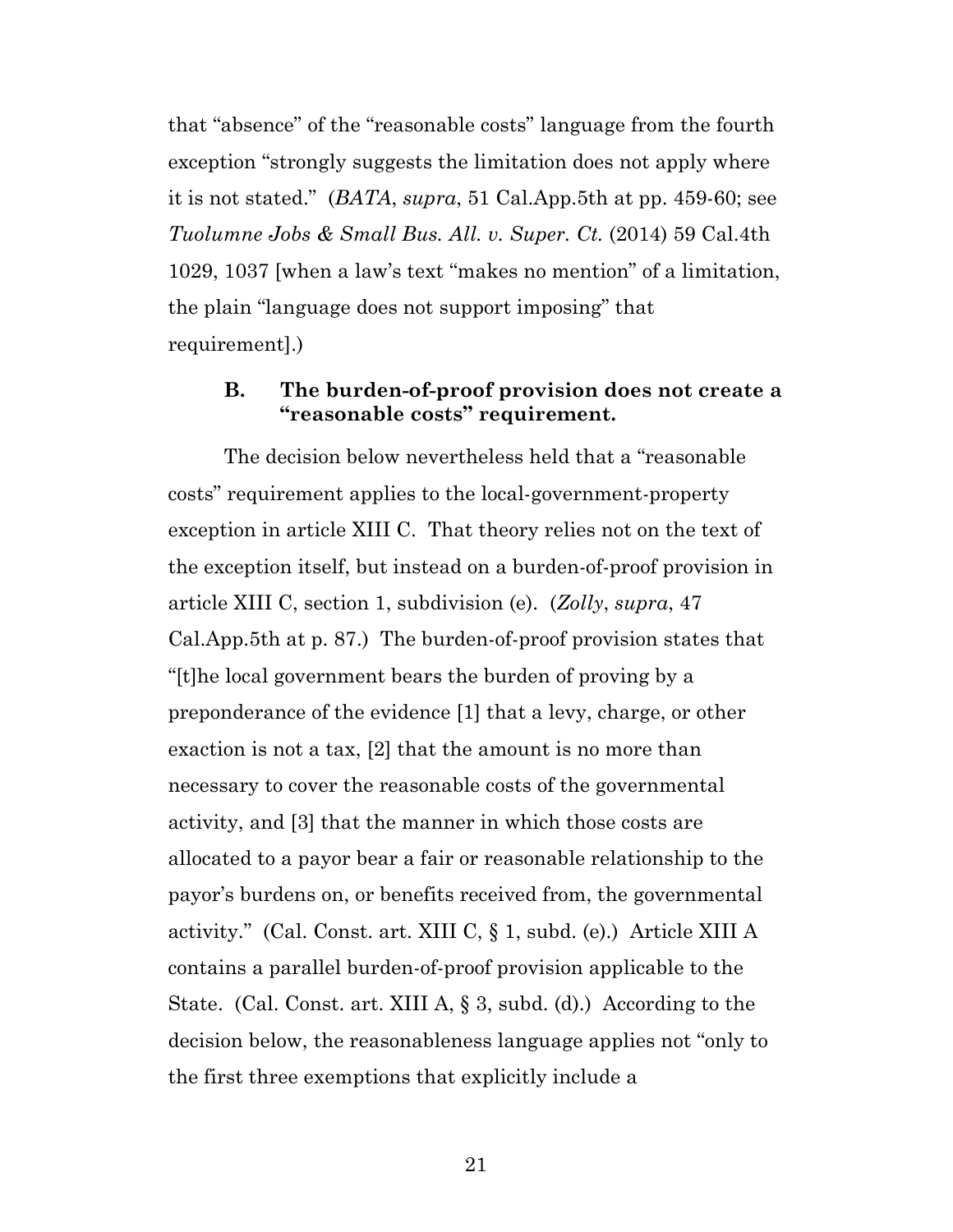reasonableness requirement," but rather "to all seven exemptions," including the four that omit any reasonableness requirement. (*Zolly*, *supra*, 47 Cal.App.5th at p. 87.)

Plaintiffs now abandon that argument before this Court. They instead "agree with *Bay Area Toll* and Oakland that the reasonable-cost burden of proof applies only to the first three exceptions." (Answer Br. at p. 34; see *id*. at p. 35, fn. 11.) Because this was the sole basis for the decision below, however, we address it briefly.

The decision below erred in mistaking subdivision (e)'s assignment of the burden of proof for a generally applicable substantive requirement. The burden-of-proof provision dictates *who* must establish the reasonable-costs requirement *when it applies* under a given exception; it does not impose a separate substantive reasonable-costs requirement *independent* of the enumerated exceptions. As the *BATA* court recognized, this allocation of the burden of proof was one of Proposition 26's main objectives. (*BATA*, *supra*, 51 Cal.App.5th at p. 461*.*) Previously, under *Sinclair Paint*, a challenger bore the burden to show that a fee was invalid. (*Sinclair Paint*, *supra*, 15 Cal.4th at p. 881.) After Proposition 26, "[t]he state, not the challenger, must now prove all facts necessary to show that a levy satisfies an exception to the definition of the term 'tax.'" (*CBIA*, *supra*, 4 Cal.5th at p. 1048.)

In other words, the burden-of-proof provision requires the State or local government to be the party who shows that a charge is not a tax—meaning that it satisfies each requirement of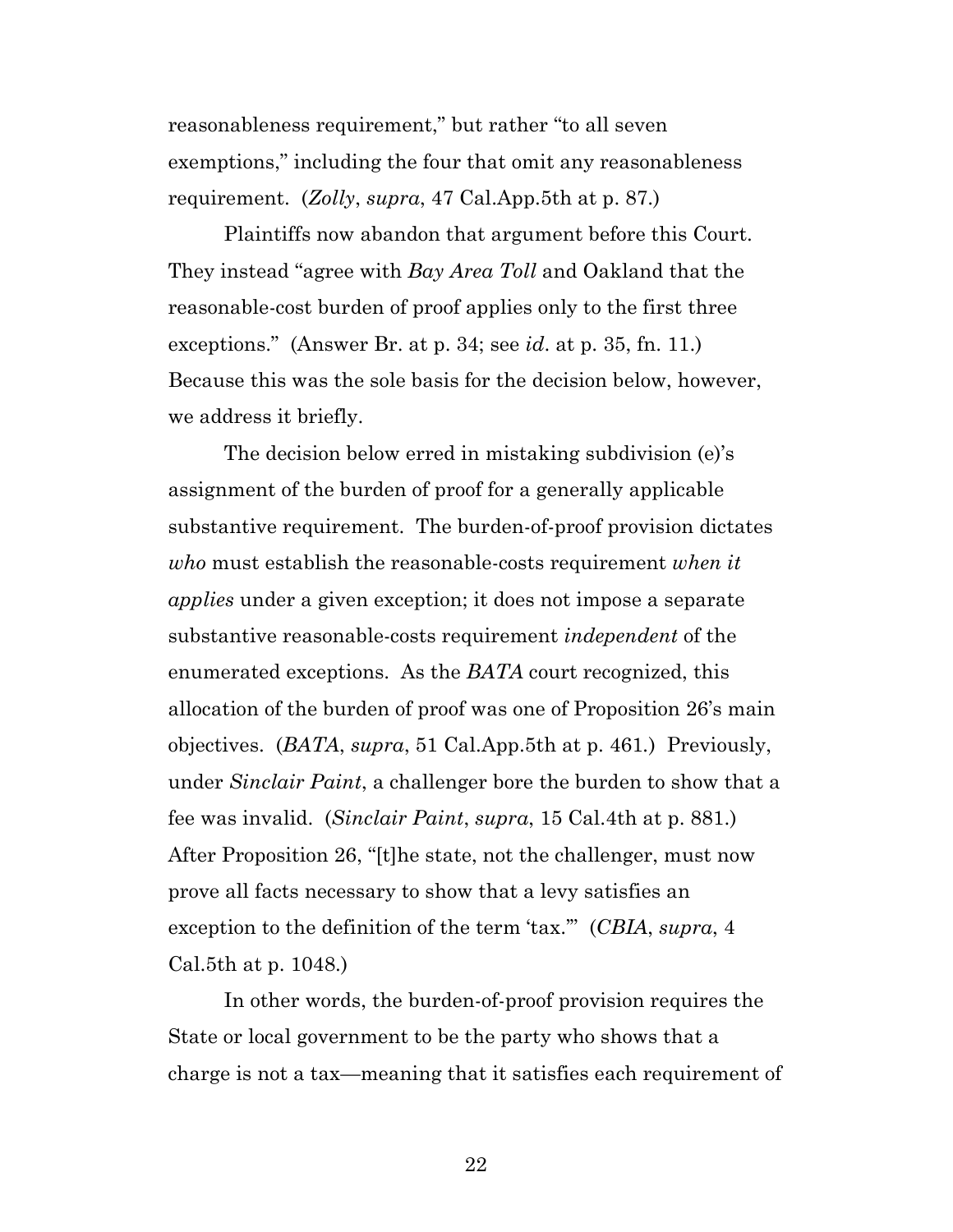whichever exception the government is invoking—unlike before Proposition 26, when the challenger had the burden of showing the that the charge was a tax. (*Sinclair Paint*, *supra*, 15 Cal.4th at pp. 876, 881.) So, where the applicable exception requires that a charge be "no more than necessary to cover the reasonable costs of the governmental activity" in relation to a government benefit or service, the government now bears the burden of showing as much. But the provision does not impose a freestanding reasonable-cost requirement of its own, separate from the substantive requirements imposed within each exception. As the *BATA* court explained, the contrary reading would "render the express reasonableness language in the first three exceptions surplusage"—a "construction … to be avoided." (51 Cal.App.5th at pp. 459-60, quoting *McCarther v. Pacific Telesis Group* (2010) 48 Cal.4th 104, 110 (*McCarther*).)

It would also lead to absurd results. The fourth and fifth exceptions cover charges that have never been tethered to any cost to the State or local government, like charges imposed for "the purchase, rental, or lease of state [or local government] property," (Cal. Const. art. XIII A, § 3, subd. (b)(4); art. XIII C, § 1, subd. (e)(4)), and any "fine, penalty, or other monetary charge imposed by the judicial branch of government" or the State or local government, as "a result of a violation of law," (art. XIII A,  $\S 3$ , subd. (b)(5); art. XIII C,  $\S 1$ , subd. (e)(5)). There is no reason to think the voters meant to suddenly—and silently—bar governments from charging fair-market value in property transactions or from setting fines and penalties designed to deter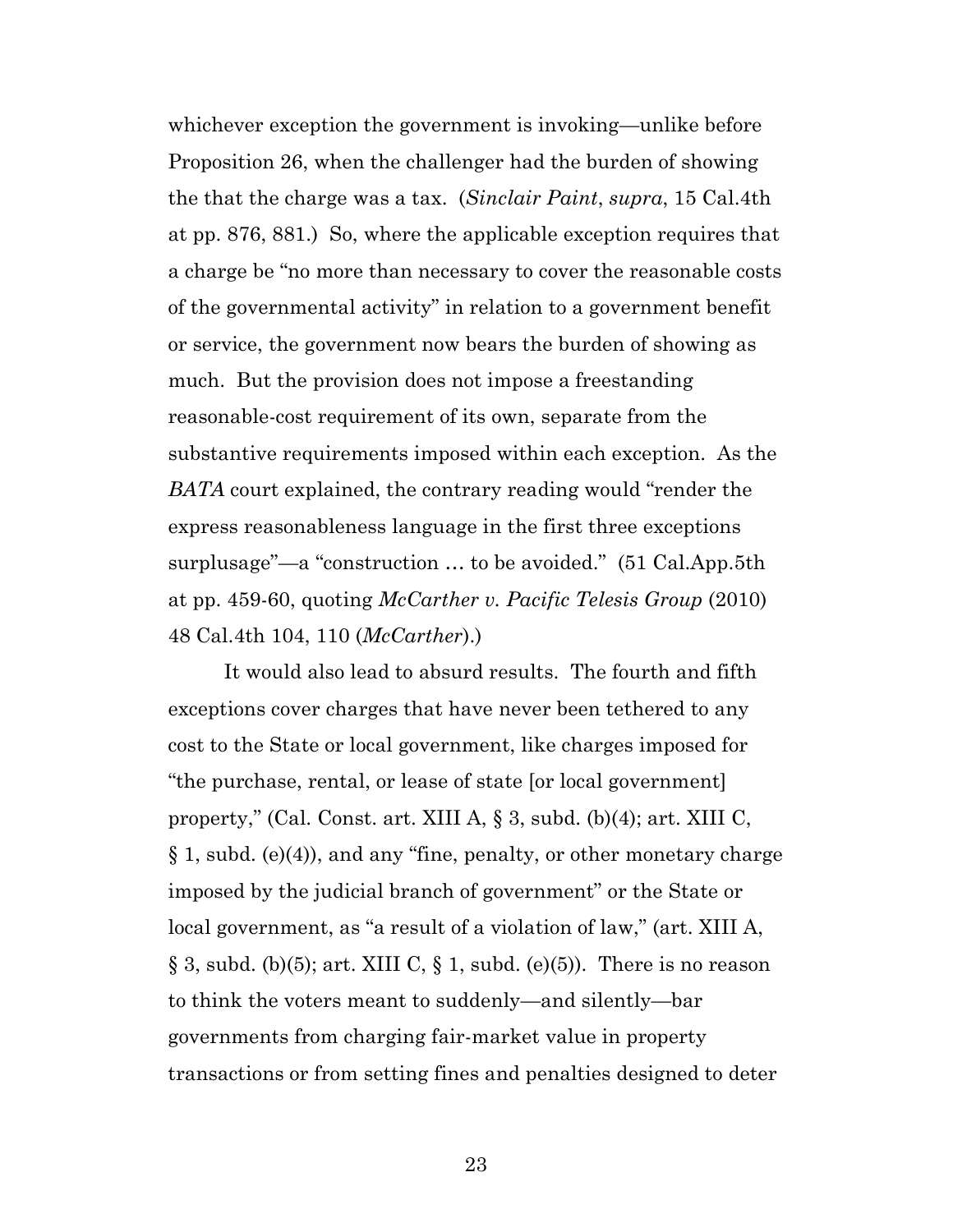and restore. Yet the *Zolly* Court of Appeal's interpretation would limit those charges to "the reasonable costs of the governmental activity," absent supermajority votes.

Unlike the *BATA* decision, the decision below "did not engage in th[is] textual analysis," and it erred as a result. (*BATA*, *supra*, 51 Cal.App.5th at p. 461, fn. 18.)

### <span id="page-23-0"></span>**C. The phrase "imposed for" similarly does not create a reasonable costs requirement.**

Plaintiffs now advance a different argument—one that the decision below did not address at all, and that the Court of Appeal in *BATA* swiftly rejected when it was pressed there. This Court should not become the first to adopt it.

Plaintiffs contend that the phrase "imposed for" in the fourth exception implies that a charge may not "exceed[] any reasonable estimate" of the value of "the use of city [or state] property." (Answer Br. at pp. 33-34.) In their view, such a "charge is not 'imposed for' the utility's use of city property but rather 'for generating revenue independent of the purpose of the fees.'" (Answer Br. at p. 33.) But that is not how the phrase "A charge imposed for" parses in the first four exceptions. As the *BATA* court explained, the "direct referent of 'for' is the action of the state, not the use to which revenues will be put." (*BATA*, *supra*, 51 Cal.App.5th at p. 460.)

That is, "A charge imposed for" X means that X is the *triggering condition* for the charge, not the *motivation* for it. A customer who asks her bank, "What was this charge imposed for?" is asking what she did to incur the charge, not how the bank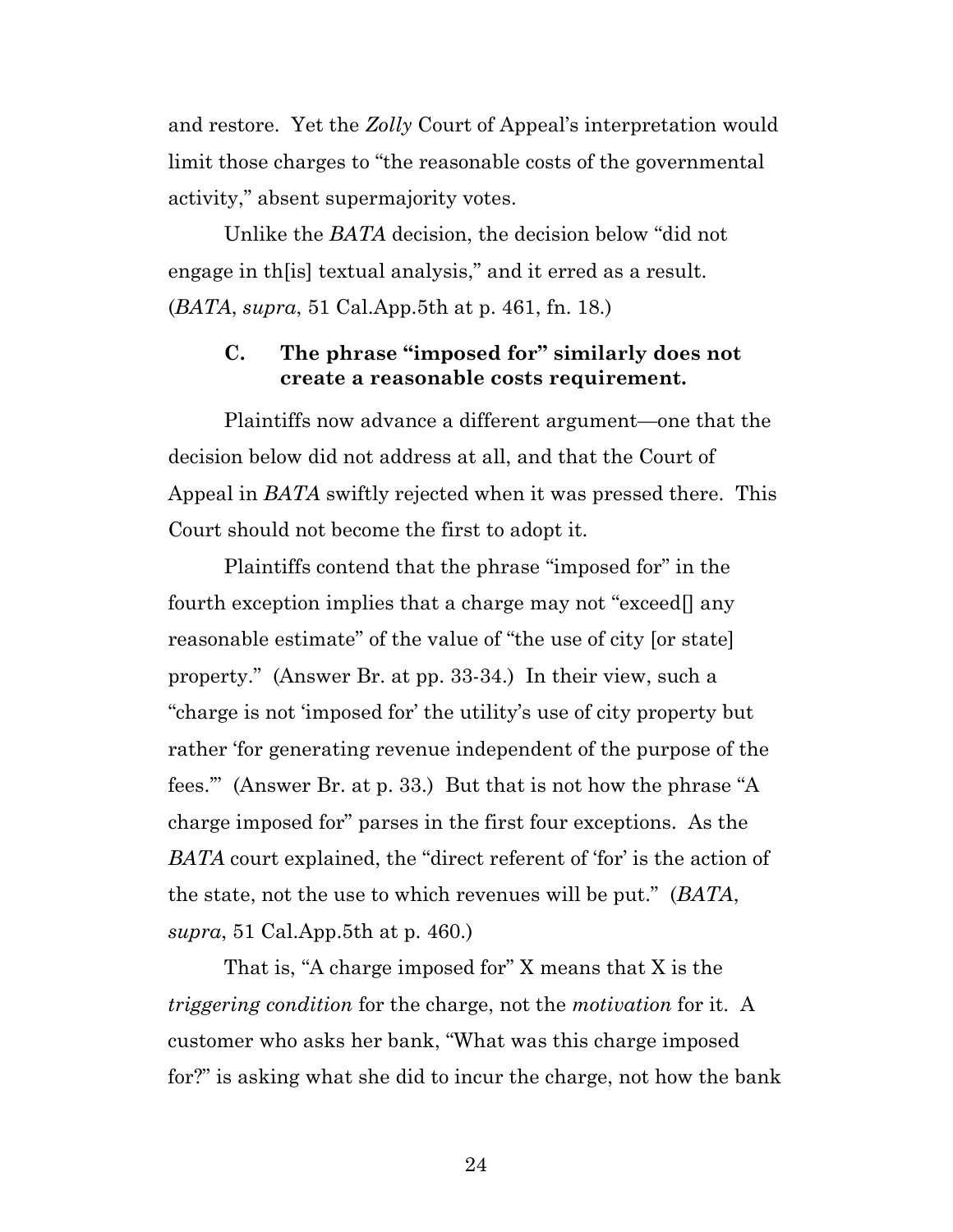will spend the proceeds. Likewise, "A charge imposed for entrance to or use of [state or local] property" means simply that entering or using the property is what triggers imposition of the charge—like a toll to cross a bridge.

Moreover, as the *BATA* court recognized, even though "[a]ppellants say their 'for' argument does not seek to apply the reasonable cost burdens," that "in effect … is just what it does." (*BATA*, *supra*, 51 Cal.App.5th at p. 460.) By arguing that the franchise fee here is "not 'imposed for' the utility's use of city property but rather 'for generating revenue independent of the purpose of the fees,'" plaintiffs are just saying that the franchise fee is not limited to the "reasonable cost" to the government of the use of its property. (Answer Br. at p. 33.)

Transplanting their "reasonable costs" argument into the "imposed for" text suffers from the same flaws as the argument plaintiffs made (and the Court of Appeal adopted) below: It ignores that "[t]he first three exceptions expressly limit the amount of the charge" while the fourth exception "do[es] not." (*BATA*, *supra*, 51 Cal.App.5th at p. 460.) All four exceptions use the same "imposed for" language—a "charge imposed for" a benefit or privilege, a service or product, regulatory costs, and entrance to or use of state or local government property or purchase, rental, or lease of that property. (See Cal. Const. art. XIII A,  $\S 3$ , subd. (b)(1)-(4); art. XIII C,  $\S 1$ , subd. (e)(1)-(4).) The first three also impose express reasonableness limitations. If "imposed for" connoted a reasonable-relation requirement, as plaintiffs contend, then the explicit "reasonable costs" language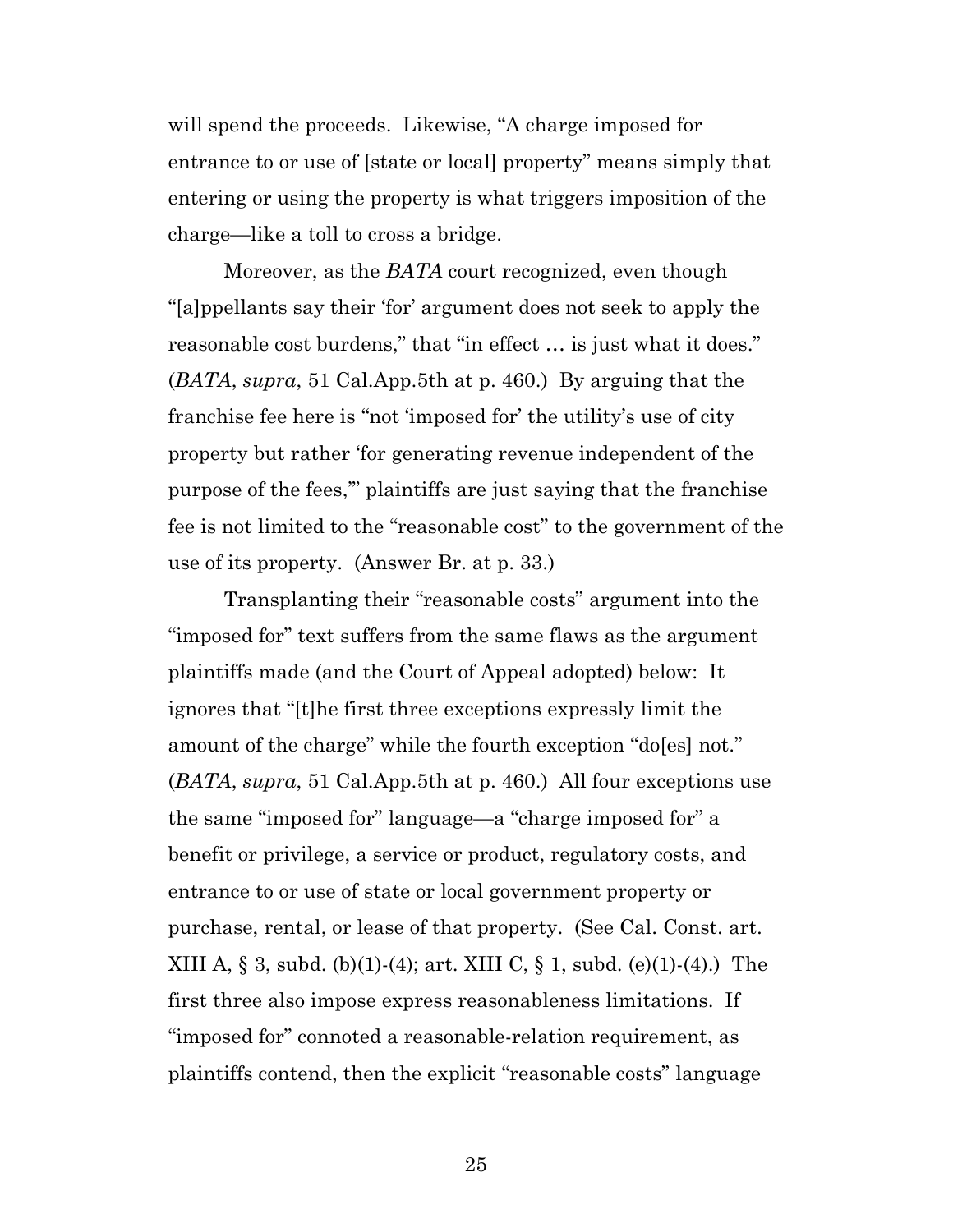in the first three exceptions would be surplusage—a construction "to be avoided." (*McCarther*, *supra*, 48 Cal.4th at p. 110.) In the first and second exceptions, for example, the "and which does not exceed the reasonable costs to the [government of providing a benefit or service]" clauses would be entirely unnecessary if "A charge imposed for [a benefit or service]" already contained that limitation.

Plaintiffs nevertheless insist that "imposed for" must limit the fourth exception because they believe that *something* in the fourth exception must restrict the government-property charges that can be excepted from the definition of a "tax." (Answer Br. at pp. 30-31, 35-36.) But several other Proposition 26's exceptions—the fifth, sixth, and seventh—contain no reasonableness limitation either. Plaintiffs acknowledge that the fourth through seventh exceptions "do not include express limits." (Answer Br. at p. 31.) They observe that the fifth, sixth, and seventh are at least limited by "background constitutional principles," and so they suggest that the fourth exception should be read to contain some other unspoken limit as well. (Answer Br. at pp. 30-32.) Plaintiffs point, for example, to the excessive fines clauses of the United States and California Constitutions, which limit penalties and fines of the sort covered by the fifth exception (Cal. Const. art. XIII C, § 1, subd. (e)(5); art. XIII A, § 3, subd. (b)(5)), and the state and federal constitutional limitations on conditions imposed on property development plans and special assessments of the sort covered by the sixth and seventh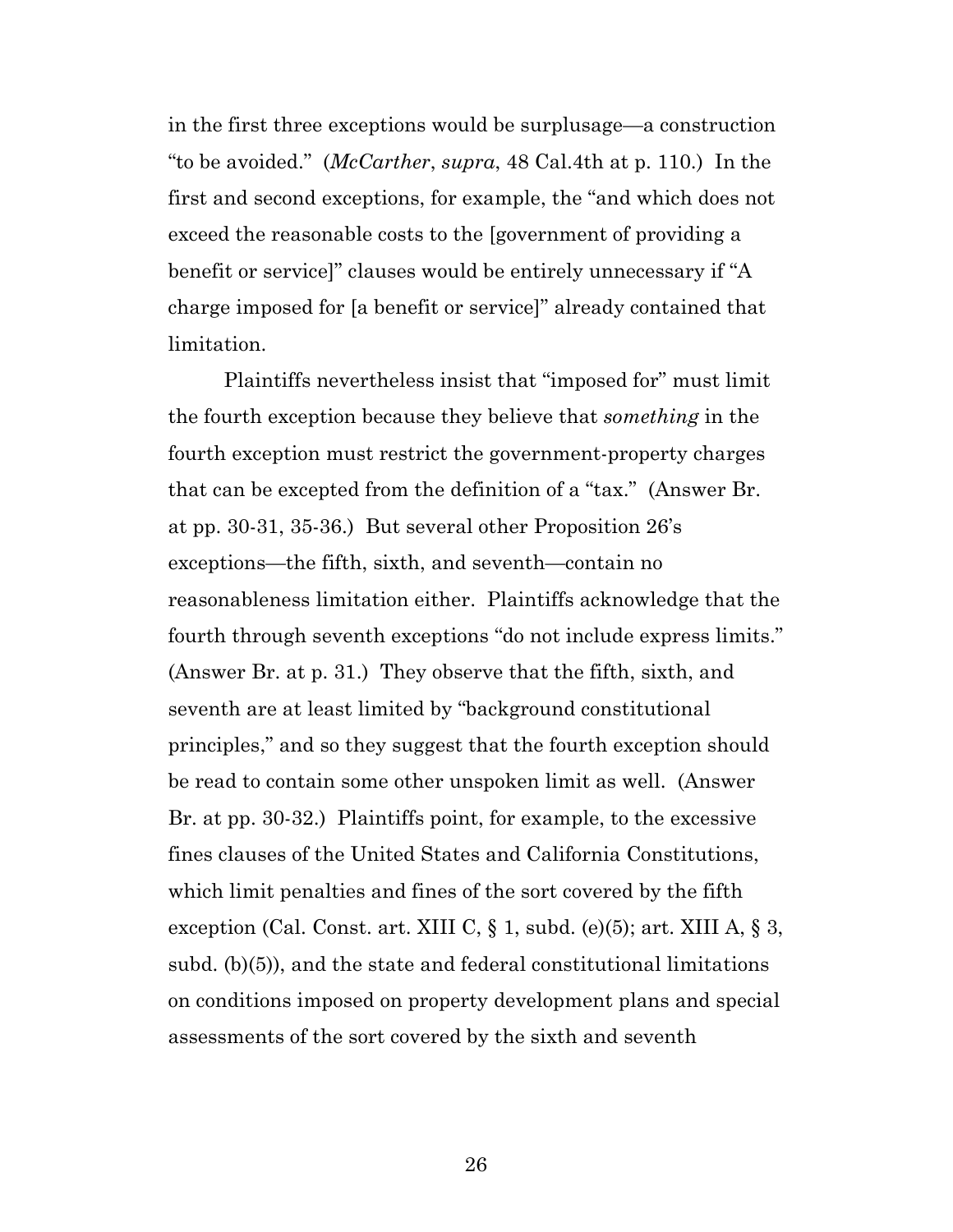exceptions (Cal. Const. art. XIII C, § 1, subd. (e)(6)-(7)). (Answer Br. at pp. 31-32.)

But the fact that independent constitutional restrictions limit those governmental charges says nothing about whether Proposition 26 does. If anything, plaintiffs' argument proves too much, because it would have Proposition 26 "imposed for" limitation *eclipse* those constitutional protections. Under California's excessive fines clause, for example, sentencing courts must weigh "(1) the defendant's culpability; (2) the relationship between the harm and the penalty; (3) the penalties imposed in similar statutes; and (4) the defendant's ability to pay." (*People ex rel. Lockyer v. R.J. Reynolds Tobacco Co.* (2005) 37 Cal.4th 707, 728.) Yet under plaintiffs' reading, courts would also have to consider whether a criminal penalty was "more than necessary to cover the reasonable costs of the *governmental activity*." (Art. XIII A,  $\S$  3, subd. (d), italics added; Art. XIII C  $\S$  1, subd. (e).) So too for the property development and assessment exceptions.<sup>1</sup>

<span id="page-26-0"></span><sup>1</sup> Under the Due Process Clause of the Fifth Amendment of the United States Constitution, courts look at whether there is a "'nexus' and 'rough proportionality' between the property that the government demands and the social costs of the applicant's proposal." (*Koontz v. St. Johns River Water Management Dist.* (2013) 570 U.S. 595, 605-06.) Property assessments and related fees are also limited by carefully defined substantive and procedural rules in the California Constitution. (Cal. Const. art. XIII D,  $\S 4$ , subd. (a) &  $\S 6$ , subd. (b)(3).) None of these tests, however, include whether the charge exceeds the "reasonable costs" of the "governmental activity" involved.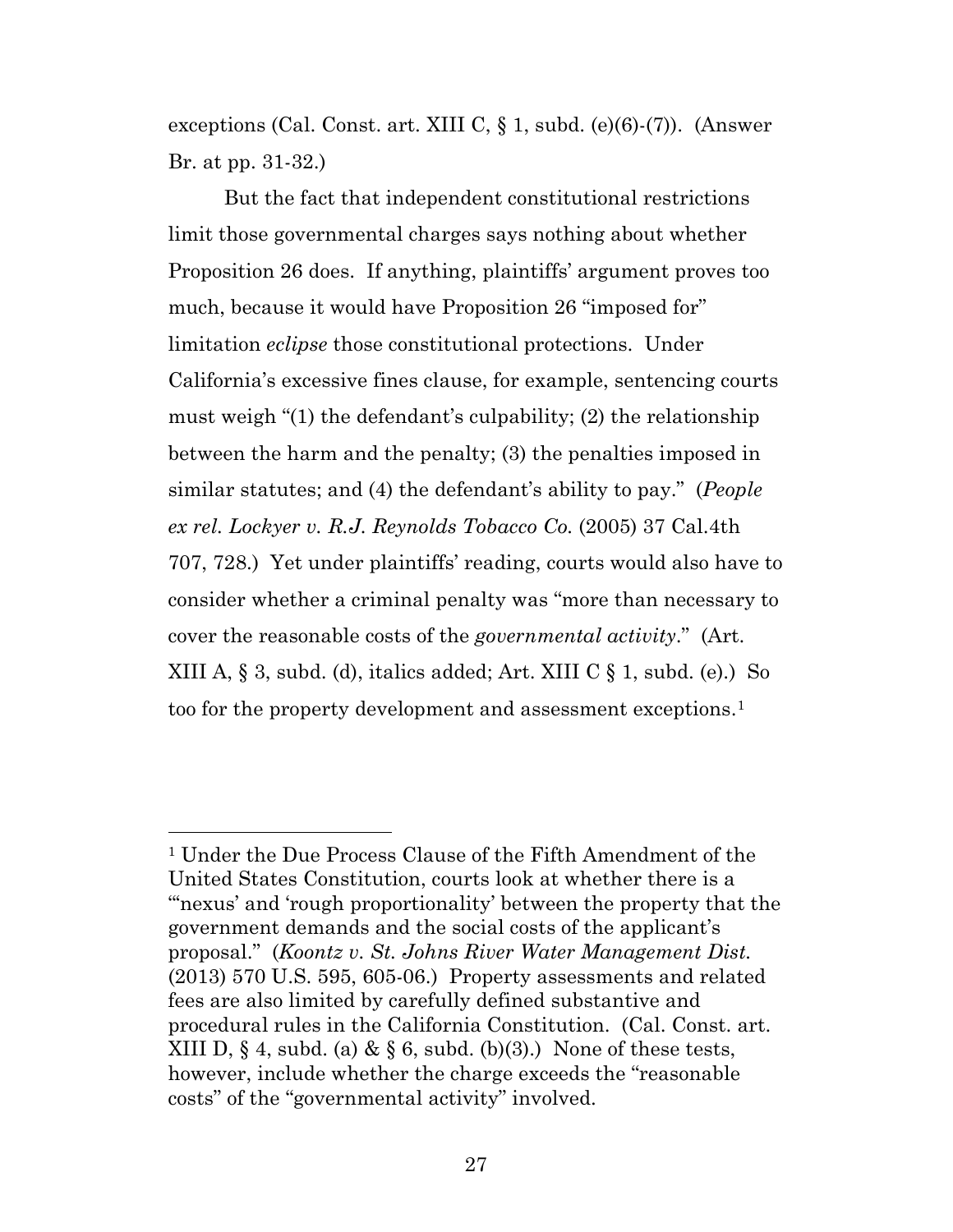# <span id="page-27-0"></span>**D. The history of Proposition 26 shows that California voters intended to apply a "reasonable costs" requirement only to those exceptions that explicitly include one.**

Plaintiffs concede that "the fourth exception can be read" to "support Oakland's view," but they urge the Court to instead adopt "a contextual reading" that "elucidates an alternative meaning better aligned with the voters' stated intent." (Answer Br. at p. 29.) Even setting aside that the language of the initiative is "the first and best indicator of [the voters'] intent" (*Kwikset Corp. v. Super. Ct.* (2011) 51 Cal.4th 310, 321), plaintiffs' "contextual" argument fails on its own terms because plaintiffs have misread Proposition 26's context, purpose, and history.

As noted above (at p. 18), Proposition 26 was largely a response to this Court's decision in *Sinclair Paint*. (*City of San Buenaventura*, *supra*, 3 Cal.5th at p. 1200.) *Sinclair Paint* concerned a charge imposed on manufacturers of lead products to fund a health program for children with lead poisoning. (*Sinclair Paint*, *supra*, 15 Cal.4th at pp. 872-73.) This Court concluded that such charges were permissible "regulatory fees, not taxes" because the amount was reasonably related to the societal harm caused by those paying the fee. (*Id.* at p. 870.)

The Court observed that the term "tax" "ha[d] no fixed meaning" at the time, and the line between taxes and fees "[wa]s frequently 'blurred.'" (*Sinclair Paint*, *supra*, 15 Cal.4th at p. 874.) So this Court surveyed post-Proposition 13 case law and concluded that courts had found three categories of "fees or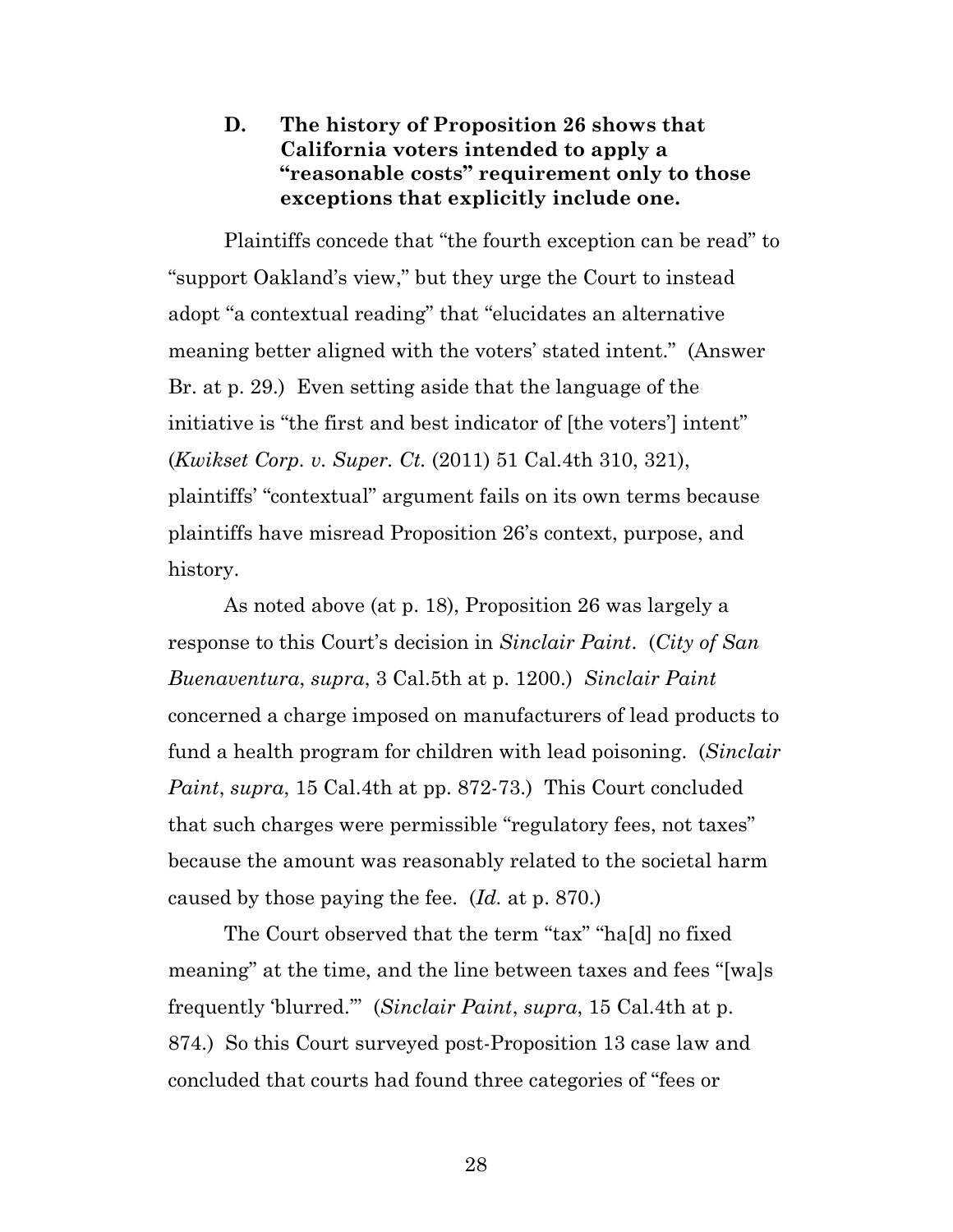assessments" that were not taxes. (*Ibid.*) Those categories included: (1) "special assessments, based on the value of benefits conferred on property"; (2) "development fees, exacted in return for permits or other government privileges"; and (3) "regulatory fees, imposed under the police power." (*Ibid.*) But all three types of fees had to be limited to an amount that bore "a reasonable relation" to the benefit conferred on (or harm caused to) the community by the payor's activity. (*Id.* at pp. 874-75.) And the challenger bore the burden of showing that a fee exceeded that amount. (*Id.* at p. 881.) Because the plaintiff challenging the fee in *Sinclair Paint* had failed to "contend that the fees exceed[ed] in amount the reasonable cost of providing the protective services for which the fees [we]re charged," the charge was held to be a regulatory fee, not a tax. (*Id.* at pp. 876, 881.)

Proposition 26 "codifie[d] *Sinclair Paint* in significant part," (*City of San Buenaventura*, *supra*, 3 Cal.5th at p. 1210, fn. 7), but it "d[id] not mirror [this Court's] discussion." (*Jacks v. City of Santa Barbara* (2017) 3 Cal.5th 248, 262, fn. 5 (*Jacks*).) Rather, Proposition 26 also superseded *Sinclair Paint* in three targeted but significant ways.

First, Proposition 26 reclassified many "health" and "environmental" regulatory fees—like the lead-paint remediation fee at issue in *Sinclair Paint* itself—as *taxes* subject to heightened voting requirements rather than fees. (Voter Information Guide for 2010, General Election (Aug. 10, 2010) pp. 57-58 (Voter Guide).) Whereas *Sinclair Paint* treated such charges as non-tax fees so long as they were *proportionate to the*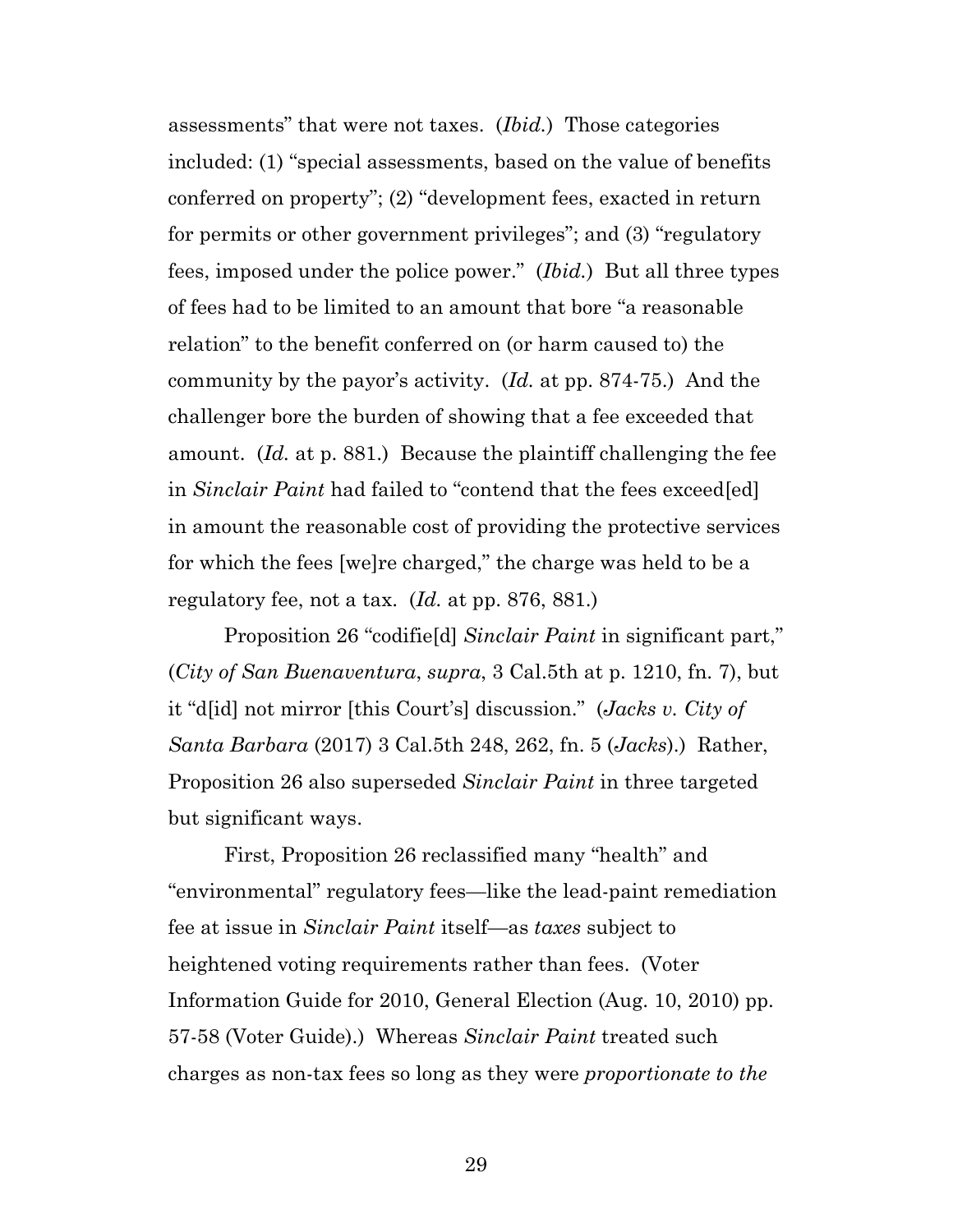*societal harm* they aimed to address, under Proposition 26, regulatory "fees [that] pay for many services that benefit the public broadly" would now be treated as taxes, unless they were *proportionate to the cost of* "*providing services directly to the fee payer*." (*Id.* at p. 58, italics added.) The Voter Guide provided a list of examples of those sorts of general health-and-publicwelfare regulatory fees that would now be classified as taxes, including an "oil recycling fee," a "hazardous materials fee," and "fees on alcohol retailers." (*Id.*, capitalization omitted*.*)

Second, Proposition 26 codified a definition of "tax" for the first time. From Proposition 13 through *Sinclair Paint*, "determining whether a levy was a fee or a tax [had] bec[o]me 'a recurring chore' for California courts" because Proposition 13 had not defined the term. (*CBIA*, *supra*, 4 Cal.5th at p. 1045.) So Proposition 26 set out a broad definition—"*any* levy, charge, or exaction of *any* kind imposed by the State" or local governments (Cal. Const. art. XIII A, § 3, subd. (b), italics added)—and provided clear, categorical exceptions to that definition.

The Voter Guide thus distinguished among three different types of fees and charges: "user fees" for things like "state park entrance fees" where the "user pays for the cost of a specific service or program"; "[r]egulatory fees"—like the fee in *Sinclair Paint*—that "achieve particular public goals or help offset the public or environmental impact of certain activities"; and "[p]roperty charges" like those "imposed on property developers ... that pay for improvements and services that benefit the property owner." (Voter Guide, *supra*, at p. 56.) Importantly, under the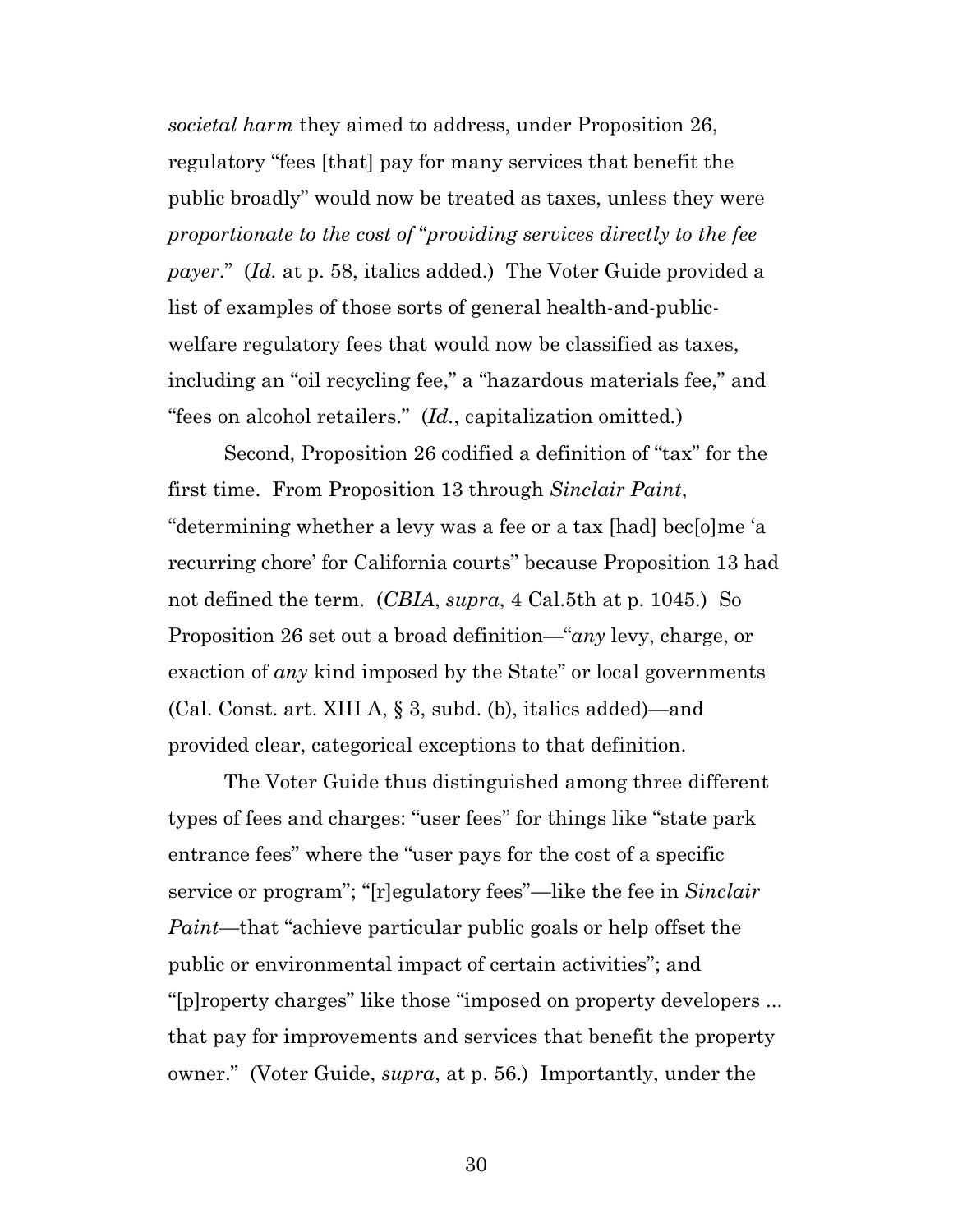heading "Some Fees and Charges Are Not Affected," the Voter Guide explained that "[t]he change in the definition of taxes *would not affect* most user fees, property development charges, and property assessments." (Voter Guide, *supra*, at p. 58, italics added.) That is because "these fees and charges generally comply with Proposition 26's requirements already, *or are exempt from its provisions*." (*Id.*, italics added.)

Instead, "the types of fees and charges that would become taxes … are ones that [the State or local] government imposes to address health, environmental, or other societal or economic concerns"—that is, *regulatory* fees like the remediation fee in *Sinclair Paint*. (Voter Guide at p. 58.) This is confirmed by Proposition 26's own statement of purpose, which focused on "[f]ees couched as 'regulatory' but which exceed the reasonable costs of actual regulation or are simply imposed to raise revenue for a new program" and thus would now be treated as taxes. (Prop. 26, § 1, subd. (e), reprinted at Historical Notes, 2B West's Ann. Cal. Const. (2013) foll. art. XIIIA, § 3, p. 114.) Far from being merely "illustrative example[s]," (Answer Br. at p. 42) the history of Proposition 26 shows that these categories of fees were the central focus of the proposition.

The result was a new, bright-line set of definitions that had not existed in the prior case law. Now, some fees (like environmental fees) are clearly included within the definition of "tax," while other fees (like those for entering or using government property) are clearly excluded. The regulatory fees that the Voter Guide said "would become taxes," (Voter Guide,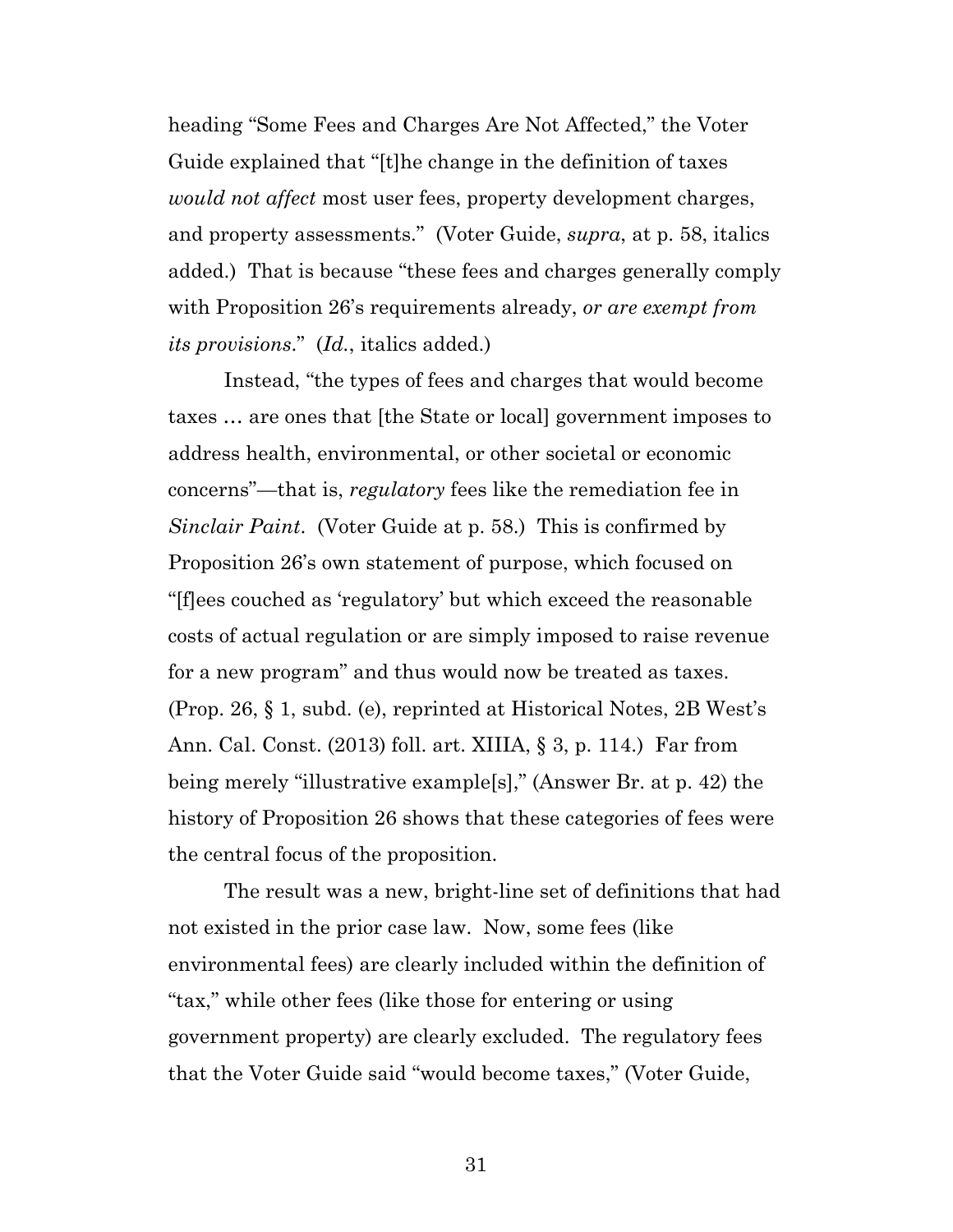*supra*, at p. 58), are reflected in the first three exceptions. Those no longer treat charges designed to benefit *the public at large* as non-tax fees, but only those charges for benefits, services, licenses, and permits that are limited to the government's reasonable cost of providing those activities *to the payor*. (Cal. Const. art. XIII A, § 3, subd. (b)(1)-(3); art. XIII C, § 1, subd.  $(e)(1)-(3)$ .) And those charges that Proposition 26 did "not affect" because they are "exempt from its provisions" maps onto the list included in the Voter Guide: state and local government charges for the "entrance to or use of [state or local] government property" (user fees); charges "imposed as a condition of property development" (property development charges); and local government "[a]ssessments and property-related fees" (property assessments). (Cal. Const. art. XIII A, § 3, subd. (b)(4); art. XIII C,  $\S$  1, subd. (e)(4), (6)-(7).)

Third, as noted above, Proposition 26 flipped the burden of proof from the challenger to the government to show that the charge at issue is a fee rather than a tax. (See *supra*, at pp. 22- 23.) Before Proposition 26 (and Proposition 218), courts presumed that fees were valid and required plaintiffs challenging those fees to show that the "record before the legislative body 'clearly' did not support the underlying determinations." (*Silicon Valley Taxpayers' Assn., Inc. v. Santa Clara Cty. Open Space Auth.* (2008) 44 Cal.4th 431, 444; see also *Morgan v. Imperial Irrigation Dist.* (2014) 223 Cal.App.4th 892, 914.) Under Proposition 26, state or local governments "now have the burden to demonstrate that their assessments, fees, and other charges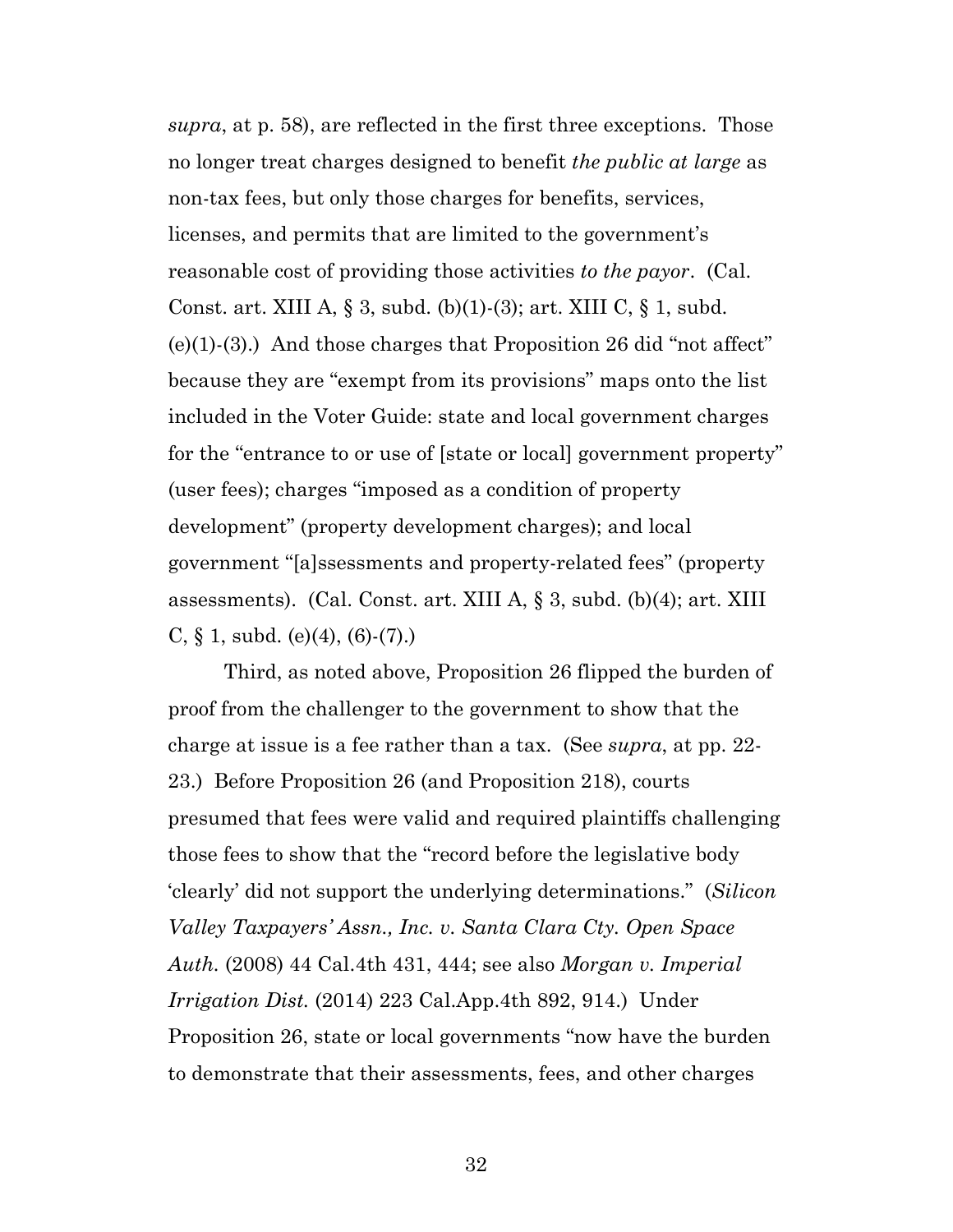satisfy the requirements of applicable constitutional provisions." (League of California Cities, Propositions 26 and 218 Implementation Guide (May 2019) p. 118.)

Plaintiffs, and the decision below, derive a different lesson from this history: "The ballot materials uniformly indicate a desire to expand the definition of what constitutes a 'tax' for purposes of article XIII C." (*Zolly*, *supra*, 47 Cal.App.5th at p. 87; see also Answer Br. at pp. 28-30, 40-44.) Drawing on Proposition 26's "Findings and Declarations of Purpose," and the analysis published by the Legislative Analyst, the Court of Appeal concluded that there was "extensive evidence regarding the voters' intent in passing Proposition 26" to "require more types of fees and charges be approved by two-thirds of the Legislature or by local voters" and to prevent governments from "disguis[ing] new taxes as 'fees'." (*Zolly*, *supra*, 47 Cal.App.5th at pp. 87-88.) Plaintiffs likewise argue that Proposition 26 closed an existing "loophole" by "defin[ing] the distinction between taxes and fees" to prevent "mislabel[led]" fees that were really "hidden taxes." (Answer Br. at p. 41.)

That analysis is too simplistic. Plaintiffs and the decision below fail to account for the different categories of fees and how the Voter Information Guide expressly addressed those that would *not* be affected by Proposition 26. Yet this history confirms that Proposition 26 did not act indiscriminately to convert fees to taxes across the board. Rather, the "loopholes" Proposition 26 sought to close involved *regulatory fees*. Most significantly, at the same time that the voters expanded the definition of "tax" to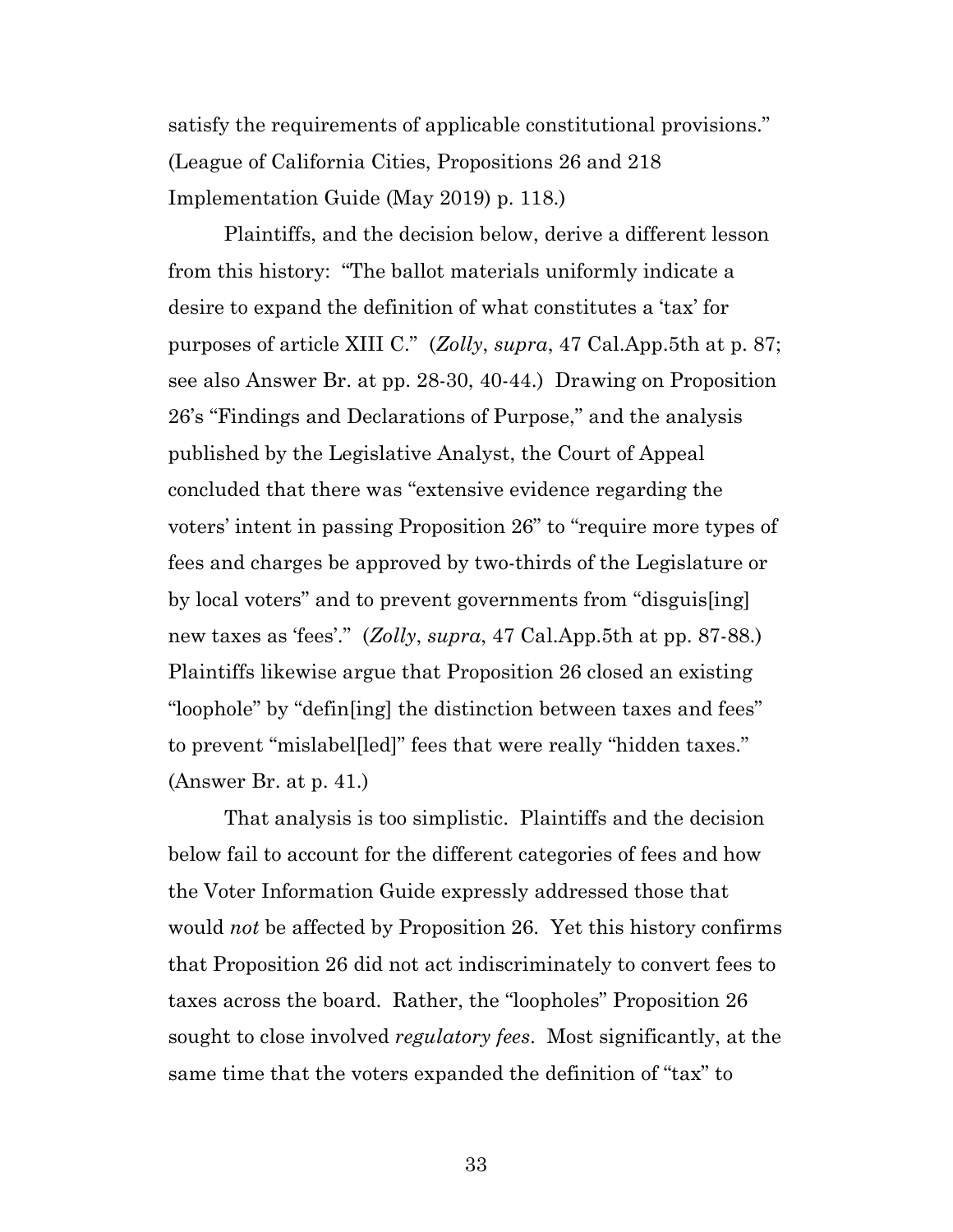include more regulatory fees and placed the burden on the State and local governments to demonstrate that a fee was *not* a "tax," they also carefully *exempted* from heightened voting requirements several situations in which the State or local government charges people money in connection with basic, essential governmental powers—like imposing criminal fines and managing State or local government property. Not saddling those kinds of charges with an ill-fitting "reasonable costs to the government" requirement is fully consistent with Proposition 26's history and purpose.

Finally, plaintiffs repeatedly claim that the fourth exception *must* be limited because they see no reason "why voters who intended to reinforce Proposition 218's voter-approval limits would want to single out franchise fees," or would "convert some taxes into fees" given Proposition 26 and its predecessor amendments' "anti-tax" goal. (Answer Br. at pp. 32, 37, 43, italics omitted.) And plaintiffs warn that, if this Court disagrees with their simplified vision of Proposition 26's history, the Court would be creating a "loophole" that cities and states "would rely heavily on ... to make money without obtaining voter consent." (Answer Br. at p. 32.)

But Proposition 26 neither states nor reflects any sweeping "anti-tax" goal. Proposition 26 did not, for example, include Proposition 218's requirement that its provisions "be liberally construed" to "limit[]" government revenue and "enhance[e] taxpayer consent." (Prop. 218, § 5, reprinted at Historical Notes, 2B West's Ann. Cal. Const. (2013) foll. art. XIII C, § 1, p. 363.)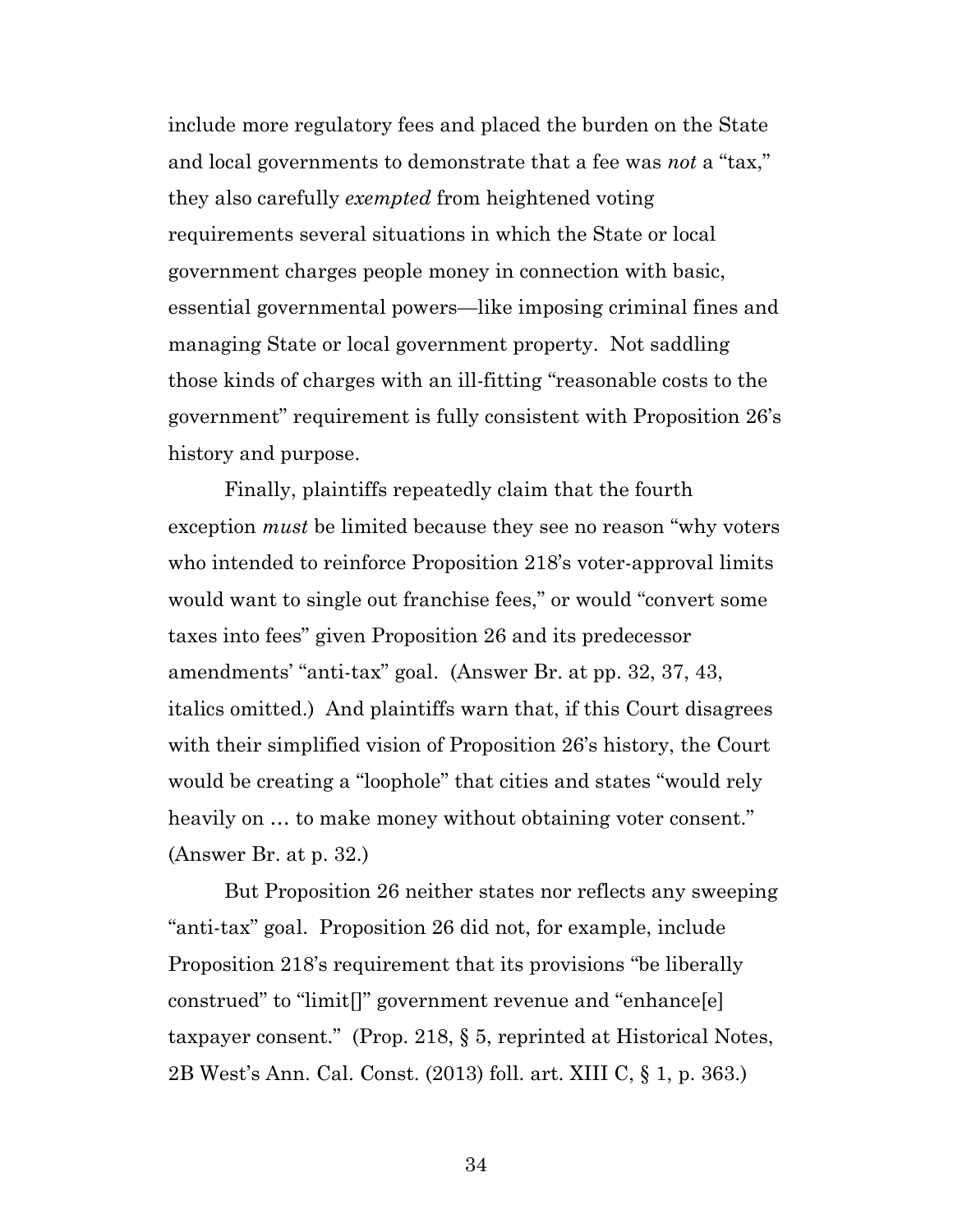That is because the voters did not intend to adopt a broad rule that indiscriminately swept in charges, like those involving State property, that had traditionally been considered fees. Rather, as the text and history of Proposition 26 show, the voters instead sought to restrict regulatory fees, and otherwise to more clearly distinguish between taxes and fees by creating a bright-line rule that charges are taxes, subject to several express categories of exceptions.

There is similarly no basis for plaintiffs' argument that adhering to Proposition 26's text and history will lead to an expansion of unreasonable charges adopted by the State and local governments. The political process operates as a significant independent check against adoption of arbitrary fees on government property for wholly unrelated purposes. The bridge toll increase in *BATA* is a case in point: Although the Legislature could have simply imposed the toll increase on the State-owned bridges in the Bay Area and made it immediately effective, the Legislature decided instead to condition it on Bay Area voters expressing their support of the increase and the purposes to which the toll proceeds would be applied. (*BATA*, *supra*, 51 Cal.App.5th at p. 442; see Sts. & Hy. Code, § 30923, subd. (e).) The toll increase ultimately went into effect only because the majority of voters in the region approved it. (*BATA*, *supra*, 51 Cal.App.5th at p. 442.)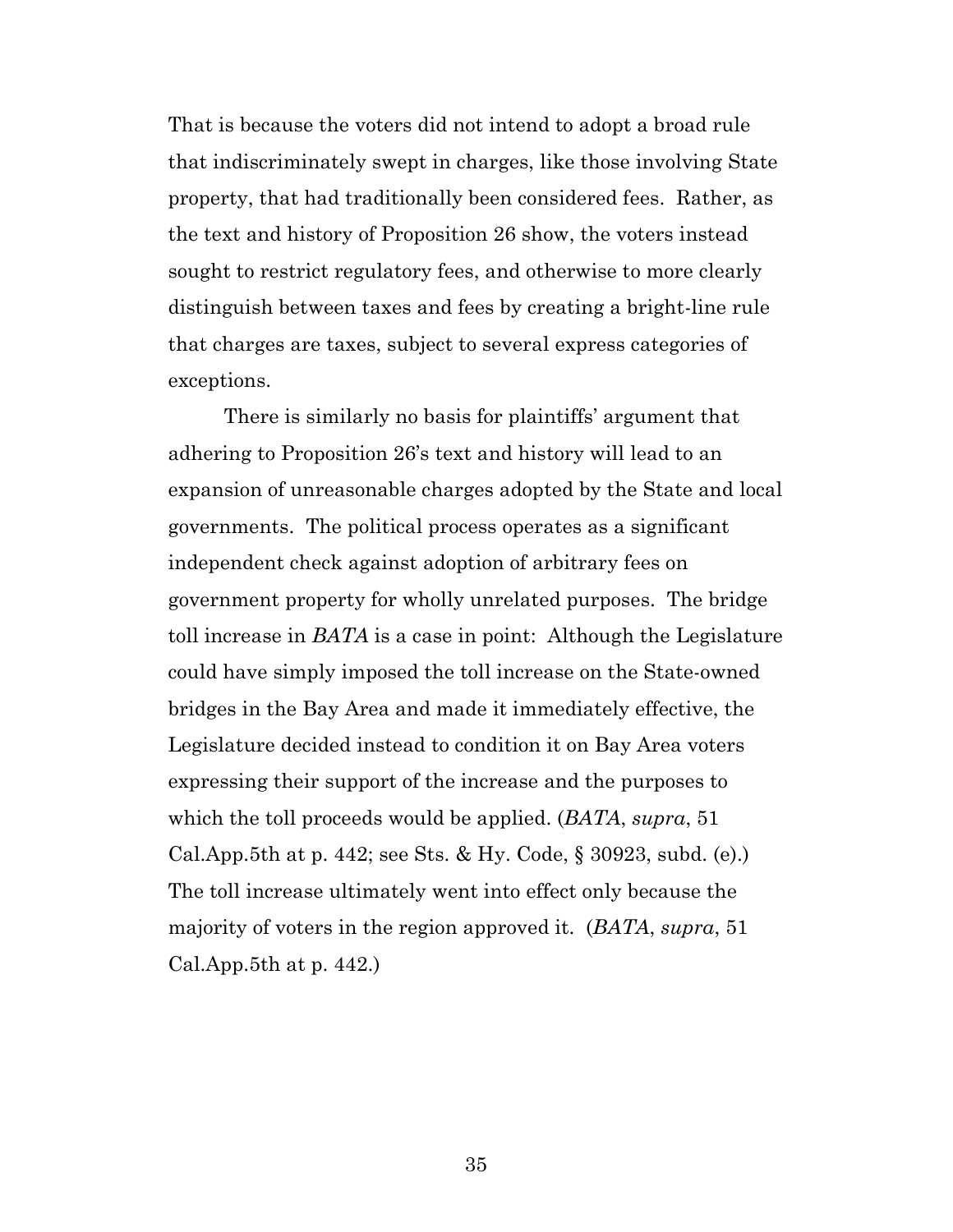## <span id="page-35-0"></span>**E.** *Jacks* **does not bear on the interpretation of exception four.**

Plaintiffs place considerable weight on this Court's decision in *Jacks*. That reliance is misplaced for two reasons.

First, *Jacks* did not interpret Proposition 26. Although Proposition 26's new definition of "tax" had been enacted by the time *Jacks* was decided, the dispute there predated Proposition 26, and the parties agreed that it did not apply. (3 Cal.5th at p. 260, fn. 4.) This Court therefore explained that it was "concerned only with the validity of the surcharge under Proposition 218," and that "Proposition 26's exception from its definition of 'tax' with respect to local government property is not before us." (*Id.* at p. 263, fn. 6.) In this case (and Amici's), in contrast, it is undisputed that Proposition 26 does apply. And it is Proposition 26's plain text, not *Jacks*'s construction of Proposition 218, that should control.

Plaintiffs nevertheless contend that because *Jacks* held that the part of a franchise fee that exceeds the franchise value is a tax, "Proposition 26 would have had to *remove*" that "existing limit" for Oakland and Amici to prevail. (Answer Br. at p. 42; *see id.* at pp. 9, 30.) In Plaintiffs' view, "Oakland's construction would mean that Proposition 26 *opened* a giant loophole," contrary to "the evident purpose of Proposition 26." (Answer Br. at p. 30, internal quotation marks omitted). But plaintiffs misunderstand the chronology: *Jacks post-dated* Proposition 26. (*Jacks*, *supra*, 3 Cal.5th at p. 260 fn. 4.) So plaintiffs' suggestion that Proposition 26 was enacted against the backdrop of *Jacks*—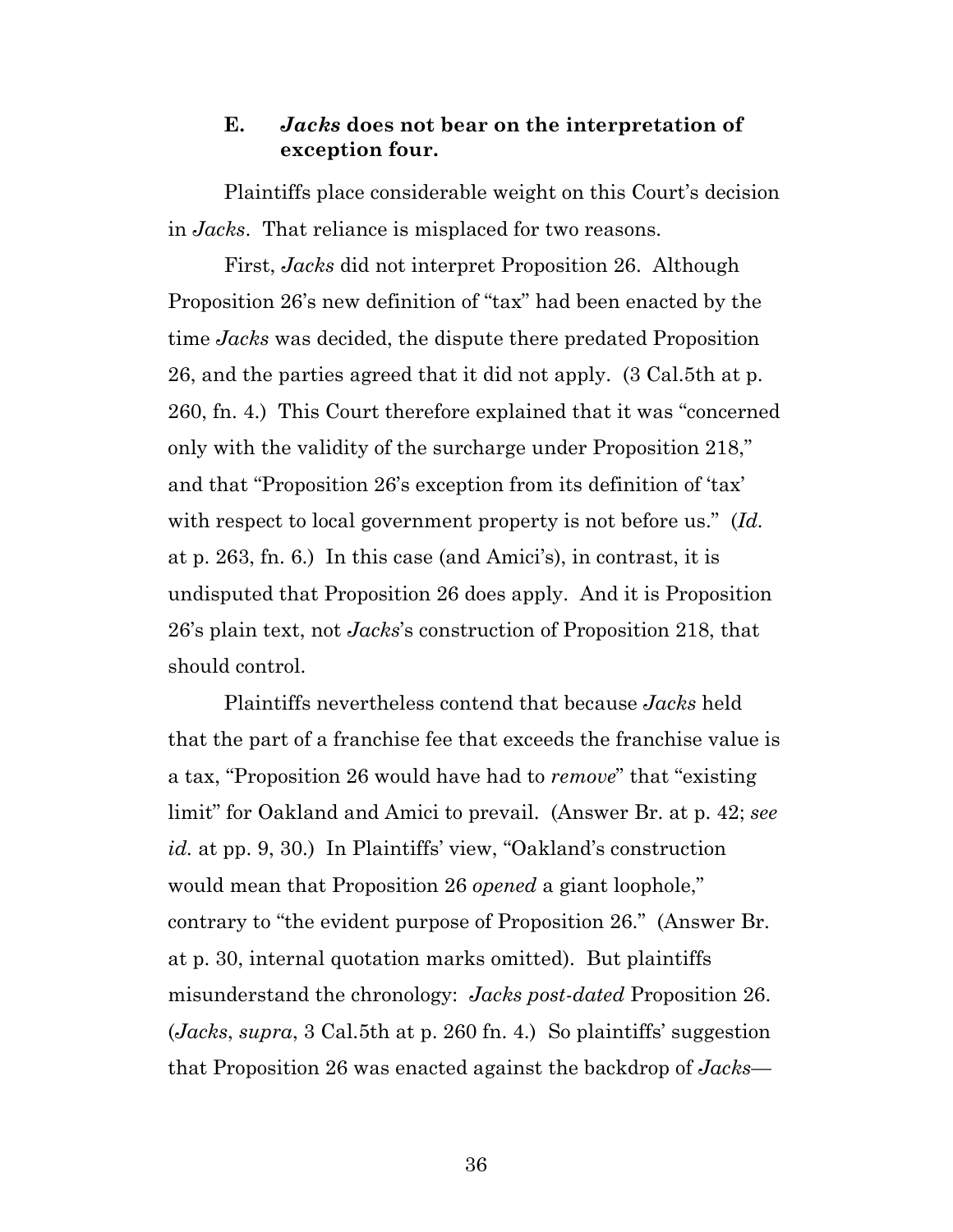and thus must be understood to embrace its holding—is simply mistaken.

Besides, as noted above, one of the major changes Proposition 26 worked was to replace the "frequently 'blurred'" (and much-litigated) line between fees and taxes with an express, bright-line definition. (*Sinclair Paint*, *supra*, 15 Cal. 4th at p. 874.) Drawing that line would naturally cause a few former "taxes" to be reclassified as "fees" under Proposition 26's clear exceptions, even as many more former "fees" were reclassified as "taxes" on balance.

Second, *Jacks* reached its holding in the specific context of local government franchise fees. But little of *Jacks*'s analysis applies to the much broader set of property interests governed by exception four, and so accepting plaintiffs' position would require a sweeping and unwarranted extension of *Jacks*.

*Jacks* relied heavily, for example, on the history of enactments meant to regulate "perceived abuses by local governments" in demanding "compensation … in exchange for rights-of-way over the jurisdictions' land relating to the provision of services such as electricity." (*Jacks*, *supra*, 3 Cal.5th at p. 263; see *id.* at pp. 264-67 [recounting the legal history of franchise fees since 1879].) But none of that legal background applies to prototypical charges for entering, using, purchasing, renting, or leasing government property. Whereas *Jacks* emphasized the history of "investigation<sup>[s]</sup> of local governments' attempts to produce revenue through charges imposed" through franchise fees (3 Cal.5th at p. 269), standard property entrance fees (like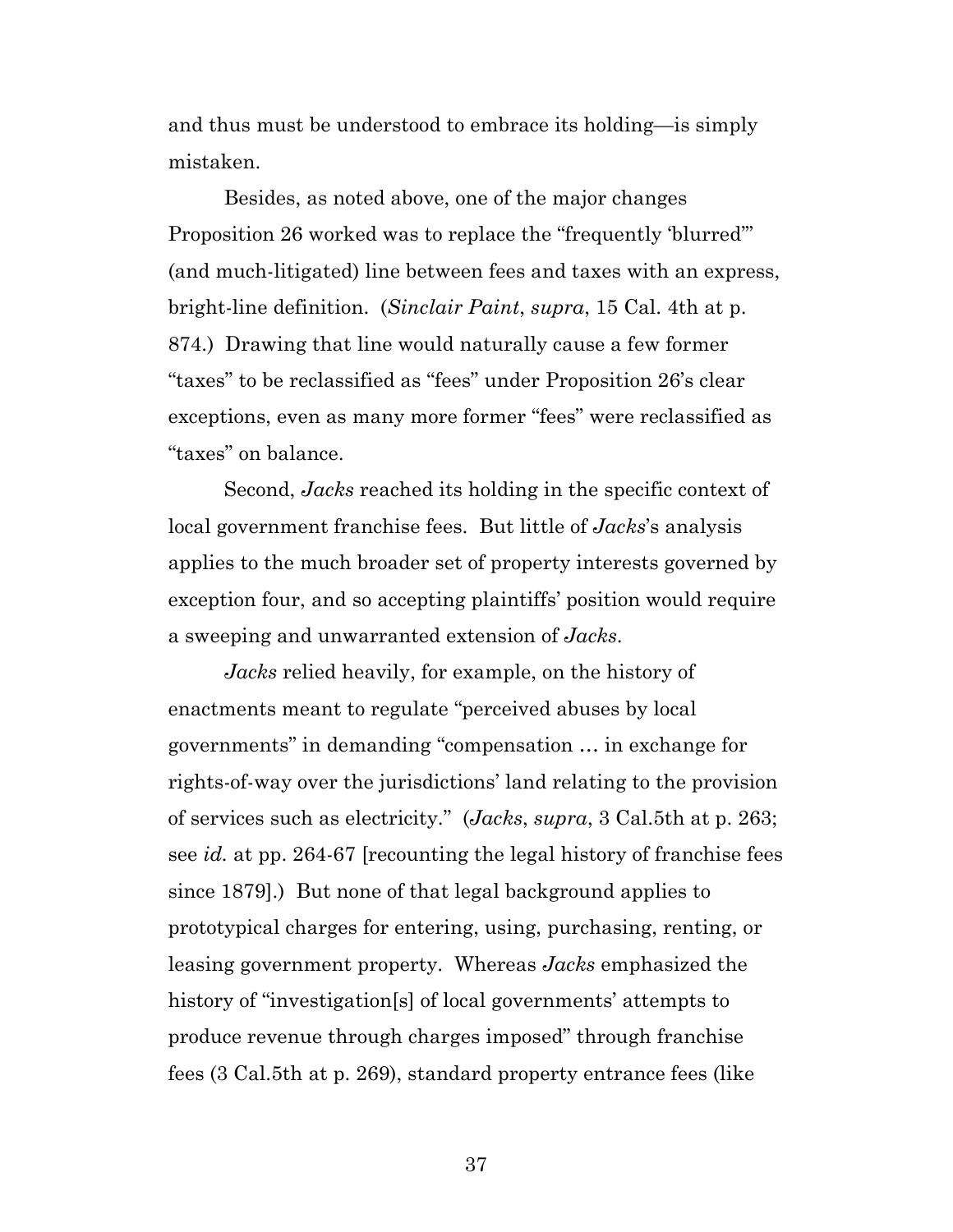the bridge tolls at issue in *BATA*) are imposed by the State under its well-established power over state property. (E.g., *Hall v. City of Taft* (1956) 47 Cal.2d 177, 184 [observing that the State has superior authority over its "own property" and in its "control and management"]; *Baltimore & O.R. Co. v. Maryland* (1874) 88 U.S. 456, 472.) And no case has ever subjected tolls or typical fees for entering, using, purchasing, renting, or leasing government property to a "reasonable costs" limitation, which would be vague and uncertain.

*Jacks* also invoked Proposition 218's "liberal construction" provision, which mandated that the proposition be "liberally construed to effectuate its purpose of limiting local government revenue and enhancing taxpayer consent." (Prop. 218, § 5; see *Jacks*, *supra*, 3 Cal.5th at pp. 267.) But Proposition 26 contains no such provision. And unlike Proposition 26, Proposition 218 applies only to local governments; it does not address charges imposed by the State, and its liberal construction provision does not apply to State charges governed by article XIII A. (See *Webb v. City of Riverside* (2018) 23 Cal.App.5th 244, 258.) In short, extending *Jacks* to Proposition 26 would require expanding both who it regulates (from local governments alone, to the State as well) and its scope (from franchise fees to all property transactions) far beyond the rationales underpinning that decision.

For these reasons, the Court should hold that *Jacks* has no bearing on a case involving Proposition 26's fourth exception. If, however, the Court disagrees and concludes that *Jacks* governs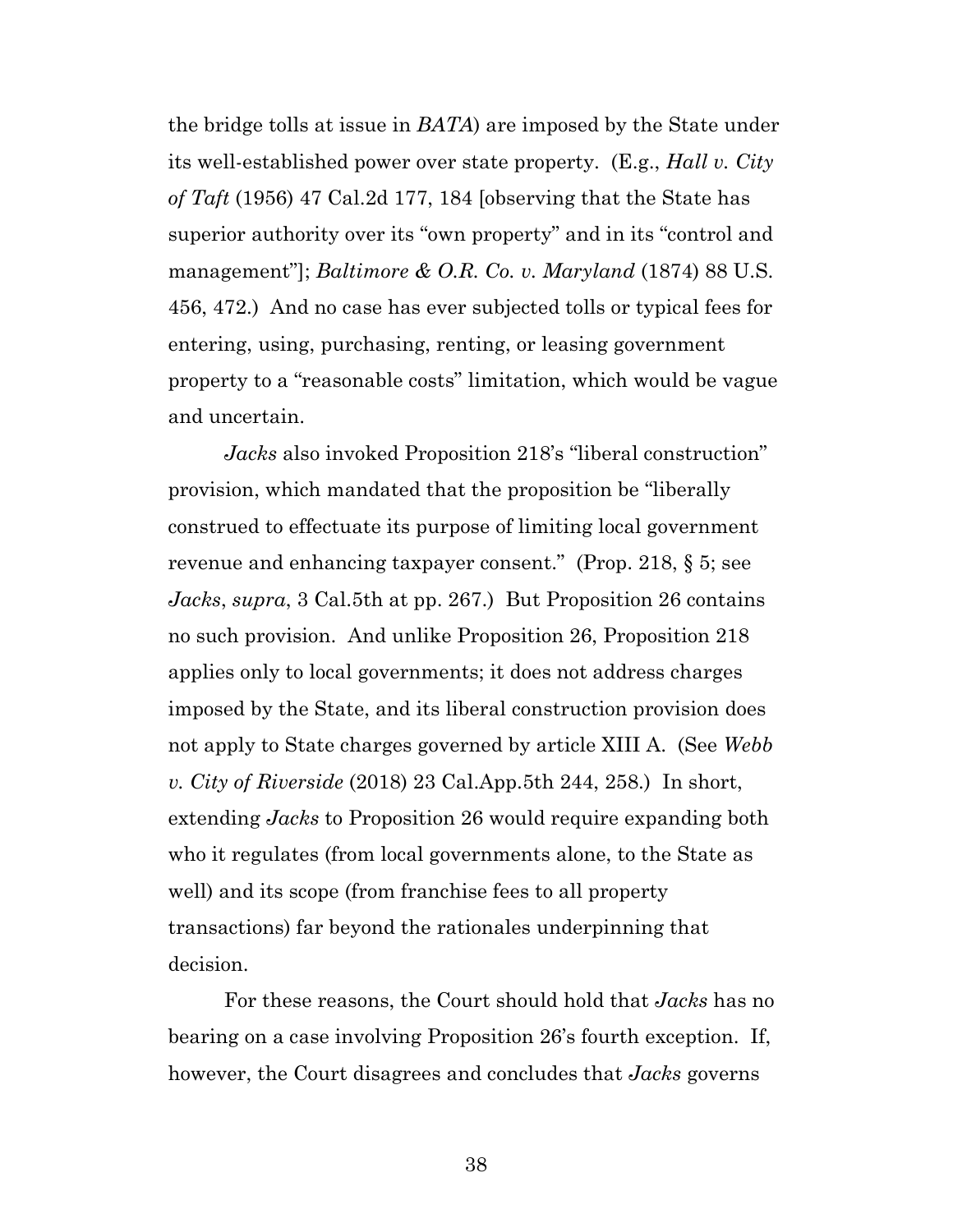local government franchise fees despite Proposition 26, then the reason should be that franchise fees, unlike prototypical property charges, simply fall outside Proposition 26's exception for "charge[s] imposed for entrance to or use of," or "the purchase, rental, or lease of" government property. As the decision below stated, franchise fees are "*arguably* subject to the fourth exemption in article XIII C"—a question the court did not need to resolve given its (erroneous) holding that the fourth exception imposes a reasonableness requirement even if it does apply. (*Zolly*, *supra*, 47 Cal.App.5th at p. 88, italics added.)[2](#page-38-0)

In other words, if the Court rejects Oakland and Amici's principal argument that exception four rather than *Jacks* controls here, the Court still should not extend *Jacks*'s rationale to apply to the wide array of State and local government property charges covered by Proposition 26's fourth exception. Instead, the Court should construe "property" charges under the fourth exception to exclude franchise fees altogether, so that *Jacks*

<span id="page-38-0"></span><sup>2</sup> Likewise, as the *BATA* court explained, its disagreement with the Court of Appeal's "interpretation of the burden of proof provision" in this case did not necessarily conflict with "the court's ultimate conclusion as to whether and when a franchise fee constitutes a tax." (*BATA*, *supra*, 51 Cal.App.5th at p. 461, fn.18.) As plaintiffs themselves recognize, *BATA* "d[id] not involve franchise fees"—but rather a traditional property charge—and so it "did not discuss *Jacks* or how it informs the interpretation of the fourth exception" as applied to franchise fees. (See Answer Br. at p. 36.)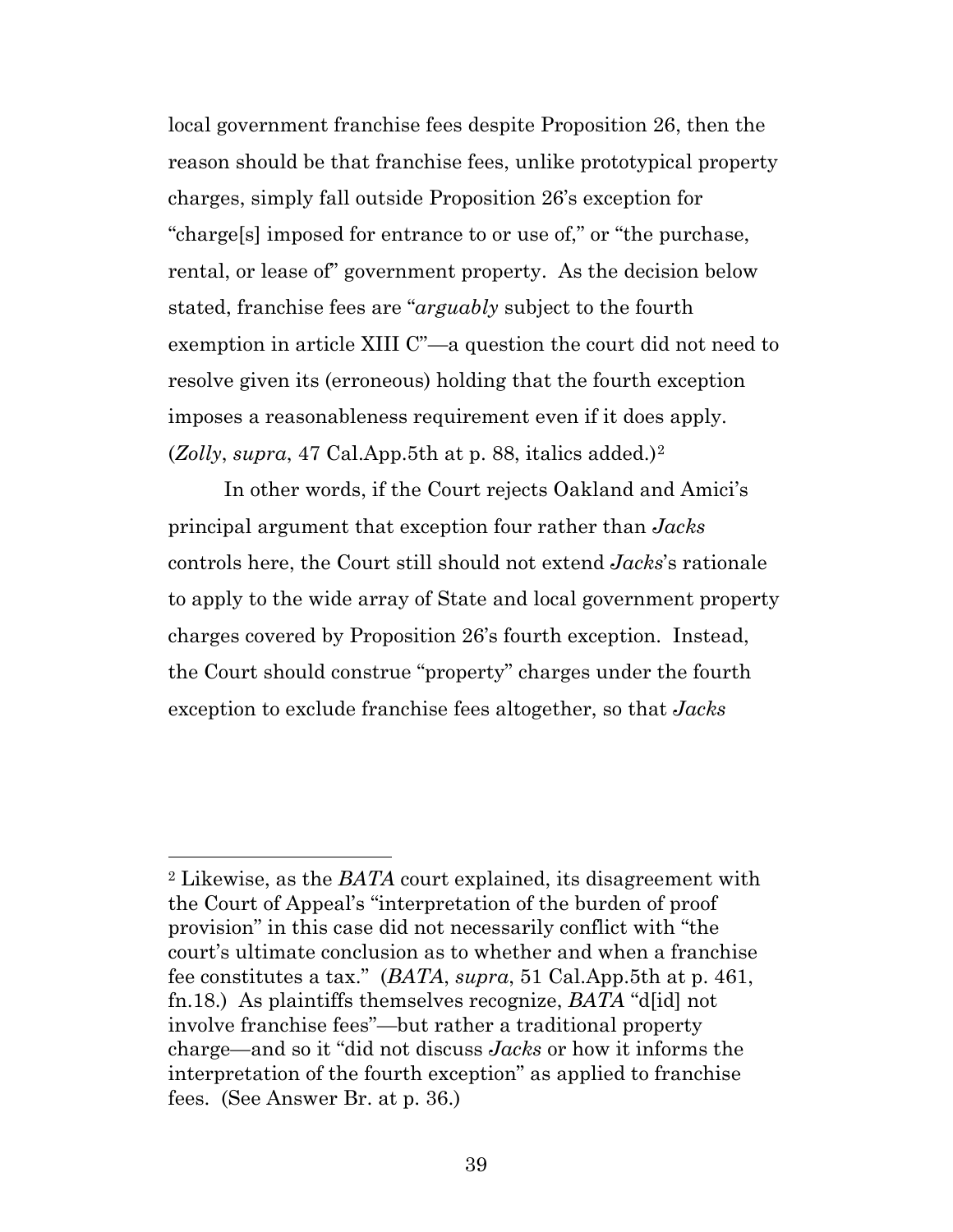would apply only to the limited context of franchise fees, whose specific nature and history the Court relied on in that decision.<sup>[3](#page-39-1)</sup>

Whether by accepting our principal argument or going that alternative route, the Court should hold that there is no support in the text or history of Proposition 26, or in *Jacks* itself, for importing wholesale a "reasonable costs" limitation into the analysis of all government property transactions under Proposition 26's exception four.

# <span id="page-39-0"></span>**II. Adding A "Reasonable Costs" Requirement To The Government-Property Exception Would Place Onerous Burdens On State And Local Government Decisions Regarding Their Own Property.**

Proposition 26 exempted charges that governments impose on the use of their own property—unlike charges that they impose in a regulatory capacity—so that governments could manage the use, rental, and sale of their property without being subject to heightened voting requirements. But the plaintiffs' position here and in *BATA* would deny governments that important prerogative. State and local governments would either have to satisfy the heightened voting requirements for a "tax" or make a record-intensive showing of "reasonable costs" in connection with every property transaction.

<span id="page-39-1"></span><sup>3</sup> Oakland has separately argued that its franchise fee is distinguishable from the pass-through surcharge at issue in *Jacks*. (Opening Br. at pp. 42-44; Reply Br. at pp. 23-24, 29.) Amici take no position on whether *Jacks* should not control this case for that independent reason.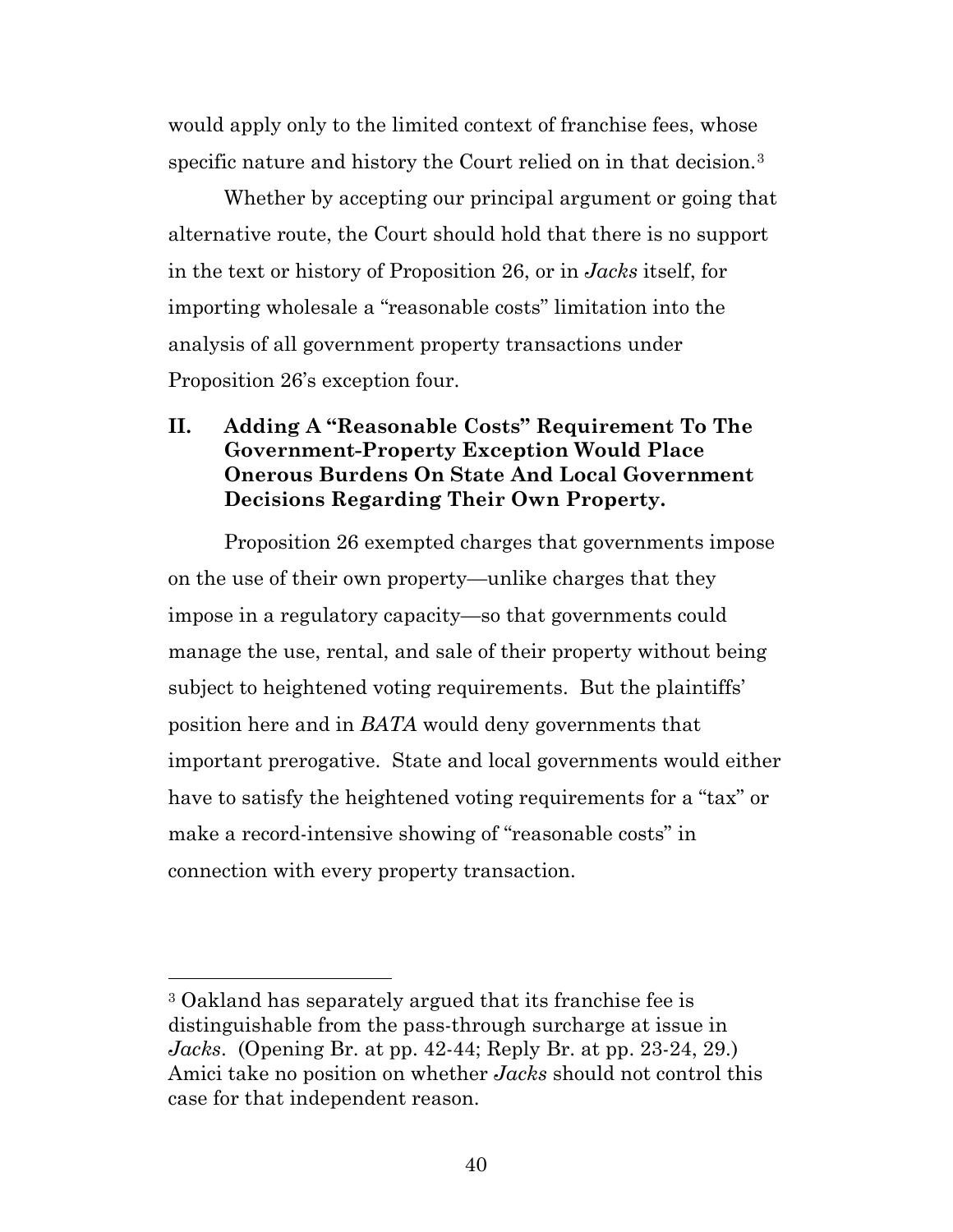Such a showing will often be onerous and its outcome unpredictable. This Court in *Jacks* "recognize[d] that determining the value of a franchise"—or any use of government property—"may present difficulties." (3 Cal.5th at p. 269.) That is because, "[u]nlike the cost of providing a government improvement or program, which may be calculated based on the expense of the personnel and materials used to perform the service or regulation, the value of property may vary greatly, depending on market forces and negotiations." (*Ibid.*; see, e.g., *Mahon v. City of San Diego* (2020) 57 Cal.App.5th 681, 720 [concluding city's undergrounding surcharge bore a reasonable relationship to the value of franchise rights only after it offered "extensive and undisputed evidence" of bona fide negotiations].)

Plaintiffs suggest that this kind of valuation would be straightforward in the context of franchise fees because "franchise value … is dictated largely by 'market forces' outside cities' control." (Answer Br. at p. 37., italics omitted.) But most charges for entrance to or use of State or local property defy valuation. Consider the charge in *BATA*: a \$3 toll increase over the course of six years, imposed by the State so it can fund 35 specified highway improvement projects and public transportation projects that take more people off the bridges and reduce congestion, improving toll payors' drives over the bridges. (See Sts. & Hy. Code, § 30914.7, subd. (a); Stats. 2017, ch. 650, § 7.) A trial court would face a daunting task in evaluating whether that toll increase is "no more than necessary to cover the reasonable costs of the governmental activity": First, what is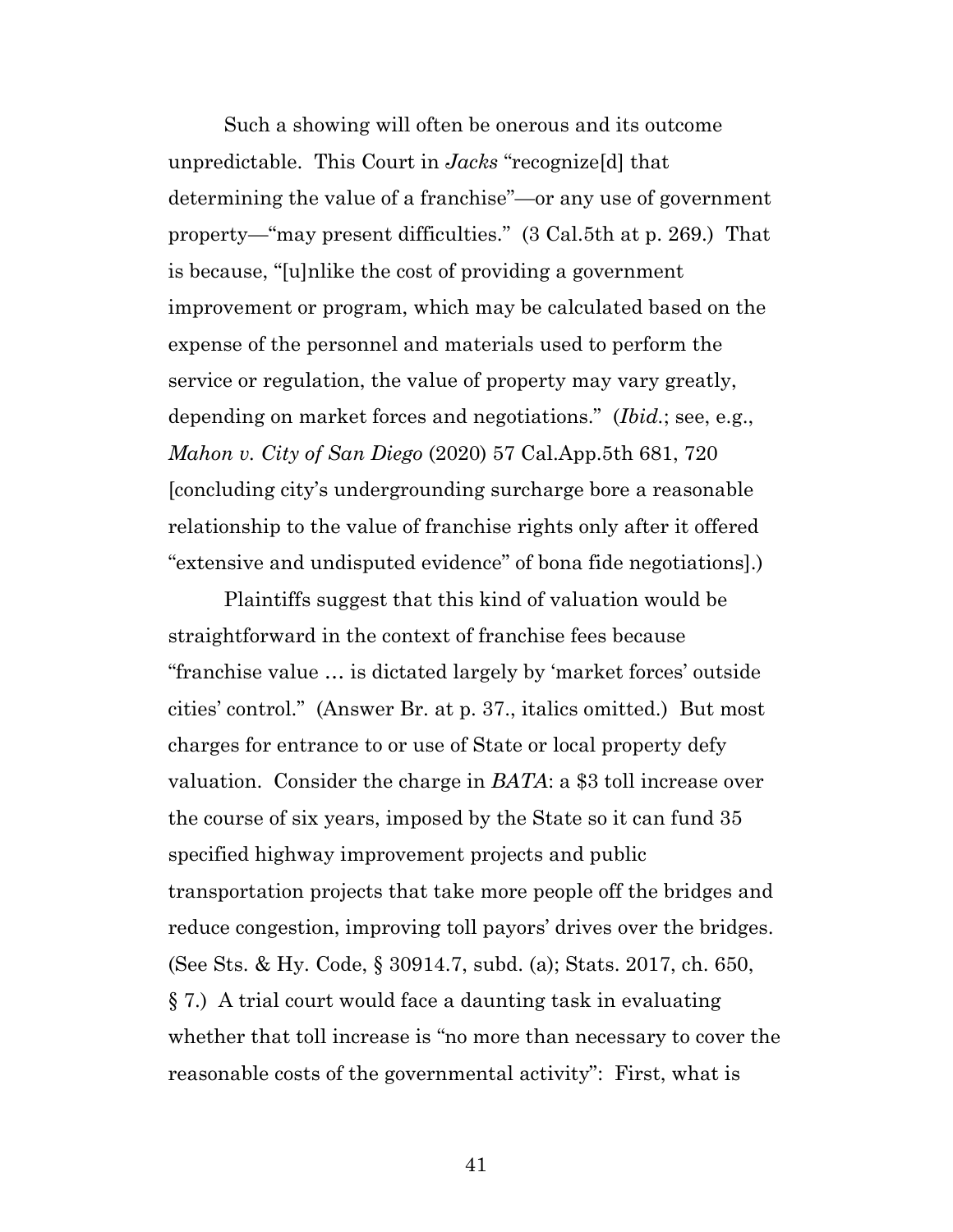"the governmental activity"—management of the regional transportation system, or just upkeep of the particular bridge being crossed? Second, what "cost" of that activity is incurred on account of a single bridge crossing? Third, is that amount "reasonable?"[4](#page-41-0)

How to answer these questions in the context of a government property interest was an issue that *Jacks* "le[ft] … to be addressed by expert opinion and subsequent case law." (*Jacks*, *supra*, 3 Cal.5th at p. 270, fn. 11.) But Proposition 26 did not apply in *Jacks*, and voters have supplied a much simpler answer via that proposition: There is no "reasonable costs" limitation on charges for use of a government's own property—a limitation that, as the *BATA* court recognized, had no "selfdefining reference point" the way the "reasonable costs" of a "benefit offered, service provided, or administrative action taken" do. (*BATA*, *supra*, 51 Cal.App.5th at p. 461.)

And even if these questions could be answered by economic experts using established, reliable methods, they would be hotly contested and unlikely to be resolved until summary judgment or trial. That would substantially impair governments' ability to administer and make use of the value derived from their own property, contrary to the public interest. Even the *BATA*

<span id="page-41-0"></span><sup>4</sup> Consider as well charges for the rent or sale of government property, which the fourth exception also addresses. If the State or a local government is able to sell or rent a building for market value, but that amount is more than the "cost" to the State or local government of acquiring or building it, what portion of the additional amount would be a "tax"?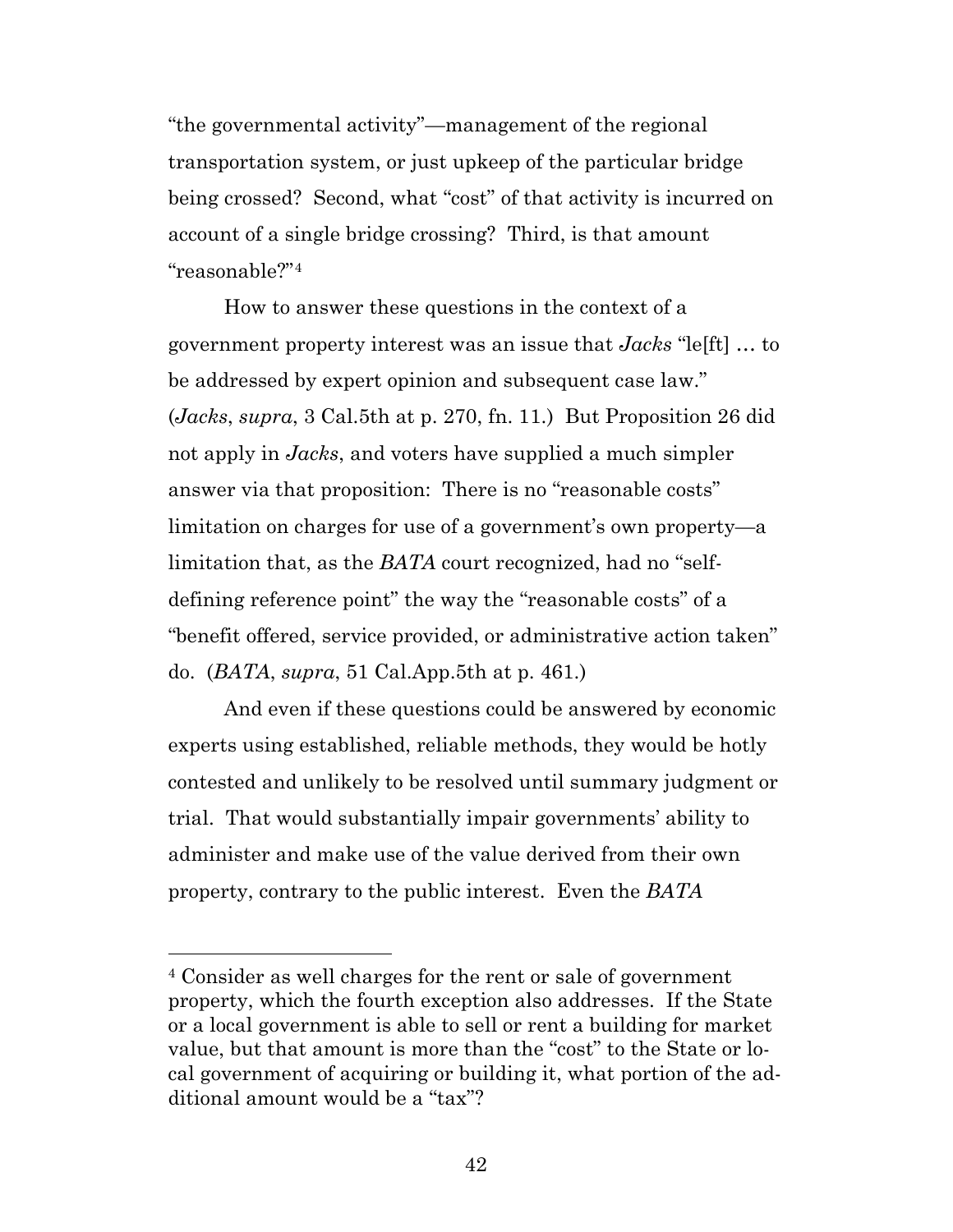litigation—which was decided on the pleadings as a matter of law—has led to a two-year (and counting) delay in putting about \$245 million in toll proceeds to work on the projects the Legislature specified and voters overwhelmingly approved, because they have been held in escrow pending the outcome of litigation.

Such delays would be commonplace, and only more extreme, if a "reasonable costs" limitation were imported into the fourth exception. Because the voters did not include that limitation with respect to governments' use of their own property, this Court should decline to read it in.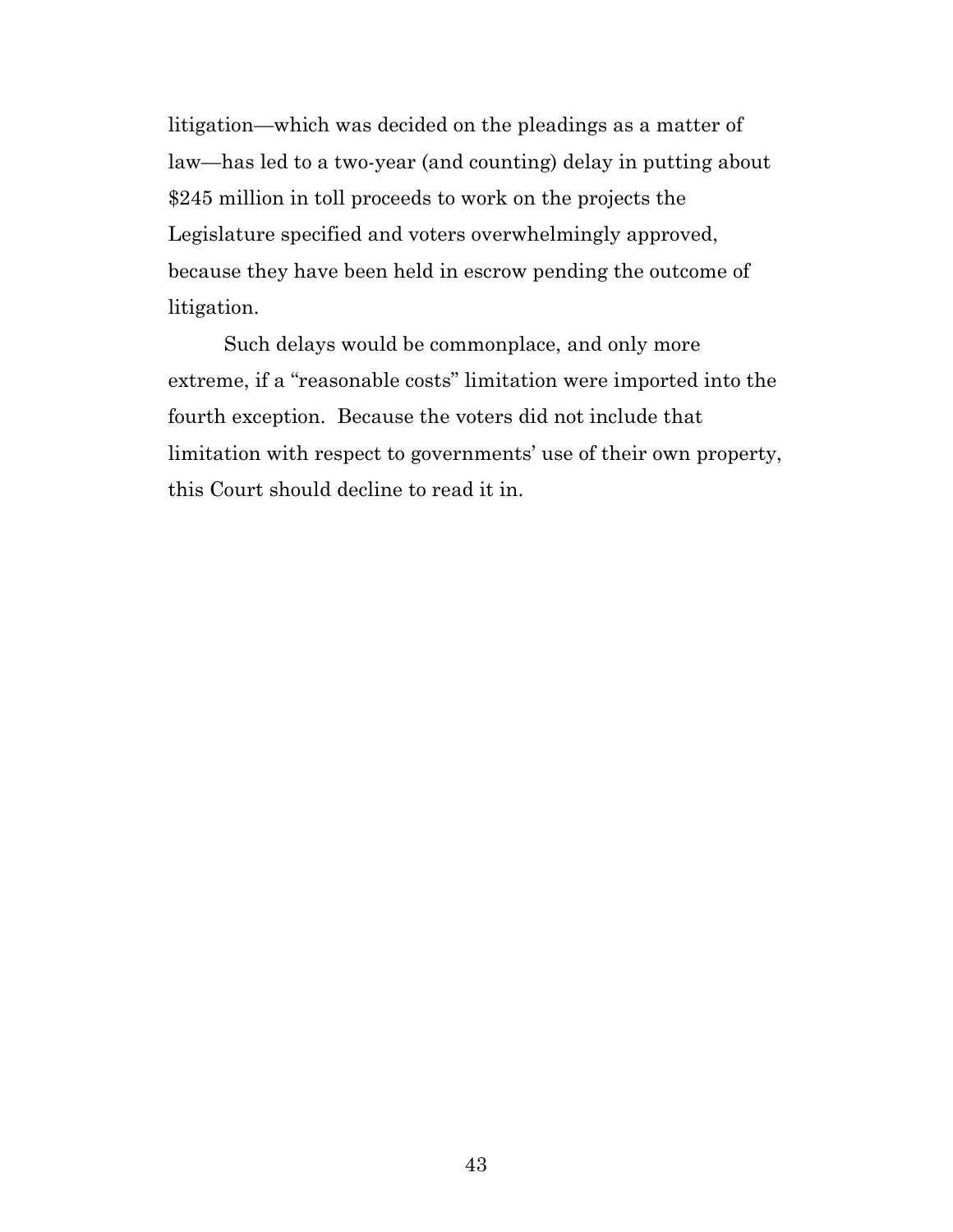#### **CONCLUSION**

<span id="page-43-0"></span>For these reasons, the Court should reverse the decision of the Court of Appeal in *Zolly* and affirm the decision of the Court of Appeal in *BATA*.

Dated: March 22, 2021

Respectfully submitted,

Kathleen A. Kane (SBN 209727) Adrienne D. Weil (SBN 108296) METROPOLITAN TRANSPORTATION **COMMISSION** 375 Beale Street, Suite 800 San Francisco, CA 94105

*/s/ Brian P. Goldman* \*Brian P. Goldman (SBN 279435) Devin Brennan (SBN 254647) ORRICK, HERRINGTON & SUTCLIFFE LLP 405 Howard Street San Francisco, CA 94105 (415) 773-5700 [brian.goldman@orrick.com](mailto:Brian.goldman@orrick.com)

Monica Haymond (SBN 314098) Ethan P. Fallon (pro hac vice filed contemporaneously) ORRICK, HERRINGTON & SUTCLIFFE LLP 1152 15th Street N.W. Washington, D.C. 20005 (202) 339-8400

*Counsel for Amici BATA and MTC*